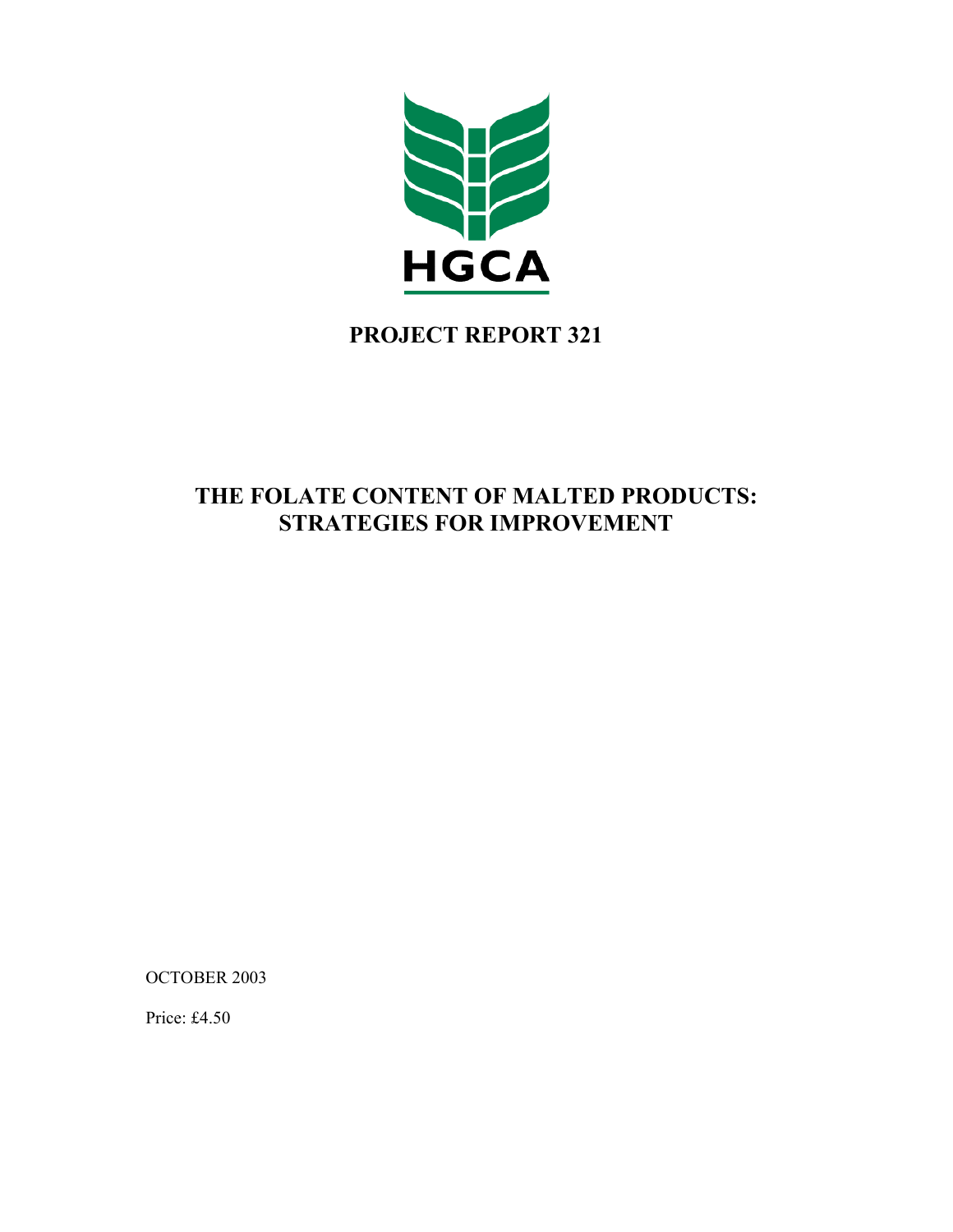# **PROJECT REPORT 321**

# **THE FOLATE CONTENT OF MALTED PRODUCTS: STRATEGIES FOR IMPROVEMENT**

by

# C WALKER

# Brewing Research International Lyttel Hall, Coopers Hill Road, Redhill, Surrey RY1 4HY

This is the final report of a 24-month project that started in July 2001. The research was funded by a grant of £77,731 from HGCA (project no. 2366).

The Home-Grown Cereals Authority (HGCA) has provided funding for this project but has not conducted the research or written this report. While the authors have worked on the best information available to them, neither HGCA nor the authors shall in any event be liable for any loss, damage or injury howsoever suffered directly or indirectly in relation to the report or the research on which it is based.

Reference herein to trade names and proprietary products without stating that they are protected does not imply that they may be regarded as unprotected and thus free for general use. No endorsement of named products is intended nor is it any criticism implied of other alternative, but unnamed, products.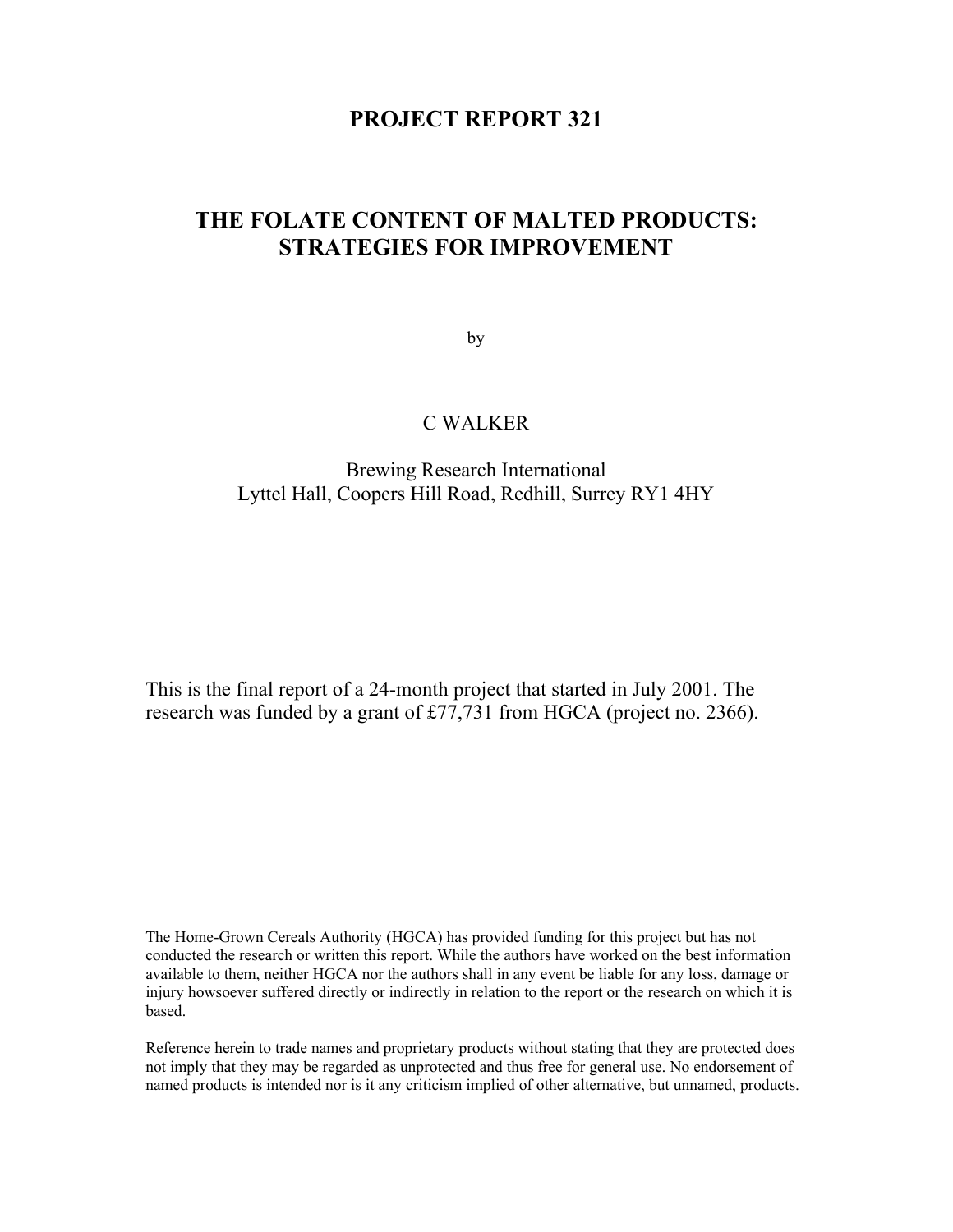| <b>SECTION</b>                                      | <b>PAGE NUMBER</b> |
|-----------------------------------------------------|--------------------|
| <b>ABSTRACT</b>                                     | 1                  |
| <b>SUMMARY</b>                                      | $\overline{2}$     |
| Methods                                             | $\overline{2}$     |
| Key Results                                         | 3                  |
| Conclusions                                         | 8                  |
| Implications                                        | 9                  |
| THE FOLATE CONTENT OF COMMERCIALLY AVAILABLE        | 11                 |
| <b>MALTED PRODUCTS AND CO-PRODUCTS</b>              |                    |
| Abstract                                            | 11                 |
| Introduction                                        | 12                 |
| Materials and Methods                               | 12                 |
| <b>Results and Discussion</b>                       | 13                 |
| Conclusions                                         | 21                 |
| Acknowledgments                                     | 22                 |
| References                                          | 22                 |
| <b>INCREASES IN FOLATE CONTENT OF BARLEY DURING</b> | 23                 |
| <b>GERMINATION</b>                                  |                    |
| Abstract                                            | 23                 |
| Introduction                                        | 24                 |
| Materials and Methods                               | 24                 |
| <b>Results and Discussion</b>                       | 25                 |
| Conclusions                                         | 32                 |
| Acknowledgements                                    | 32                 |
| References                                          | 32                 |
| THE EFFECT OF VARIETY AND GROWTH CONDITIONS ON      | 33                 |
| THE FOLATE CONTENT OF MALTED CEREALS                |                    |
| Abstract                                            | 33                 |
| Introduction                                        | 34                 |
| Materials and Methods                               | 34                 |
| <b>Results and Discussion</b>                       | 37                 |
| Conclusions                                         | 42                 |
| Acknowledgements                                    | 42                 |
| References                                          | 42                 |

## **TABLE OF CONTENTS**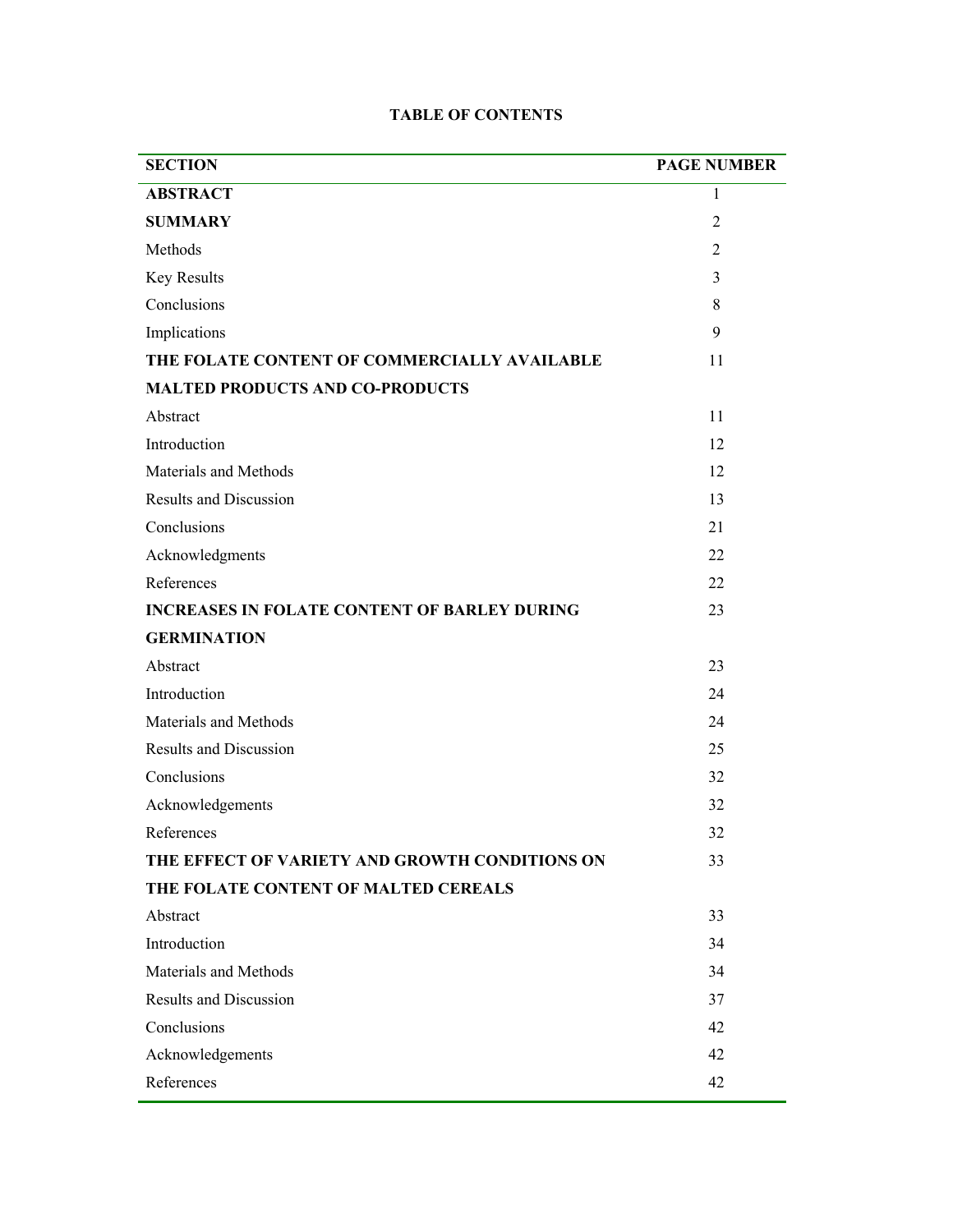#### **ABSTRACT**

Functional, health-enhancing foods are a hot topic. Consumers are avidly searching for foods that are natural sources of nutrients and vitamins so that they can live healthier lives. While it's fairly common knowledge that cereals are a good source of vitamins, it's often not realised that malted cereals are a much better source. Malting, or germination, is in fact an ancient technique for increasing the nutritional value of seeds and it is a tradition that the maltster continues to this day.

From a scientific standpoint, we can generalise and say that during germination the growing seedling makes vitamins. However, more specific information on this topic is not available and questions such as how malting conditions or seed variety may affect this process remain something of a mystery. The aim of this project was therefore to investigate how conditions from the field to the maltings can affect this process of vitamin enhancement during malting. For this project just one vitamin, folate (or B9) was selected for study, since it is one of the vitamins most likely to be lacking in Western diets, and foods that are naturally rich in this vitamin are of particular interest.

A survey of commercial malt samples revealed that folate contents in the range 2-4 mg folate/ kg, for these products were typical. This level is 3-4 fold higher than the levels of folate in unmalted cereals. The highest folate values were measured in high diastatic potential malts (average 4 mg folate/ kg), and also in the maltings co-product roots - which contained folate levels up to 10 times that of commercial malts! This suggested that both high diastatic potential malts and roots might be of interest to the functional food market, and that there is an opportunity for the malting industry to consider the 'added value' that folate content makes to these products. Since roots are a co-product, the financial benefits of this strategy could be significant.

The project also looked at the factors that affect the increase of folate on malting. In the field, higher application of nitrogen was linked to higher folate levels in the malt, whereas seedrate and fungicide application were not influential. Also, there was a genetic influence on this process in that some varieties produced more folate on malting than others. In our pilot maltings, small-scale work also suggested that the extent of germination was an influential factor on folate content.

In summary, in the current climate of interest in health foods, the malting process has a lot to offer in the development of high value products. Malt itself has been shown by this project to be of high nutritional value. In addition, by selection of barley variety, growing and malting conditions, there is scope for the UK cereal industry to develop novel products for the functional foods market.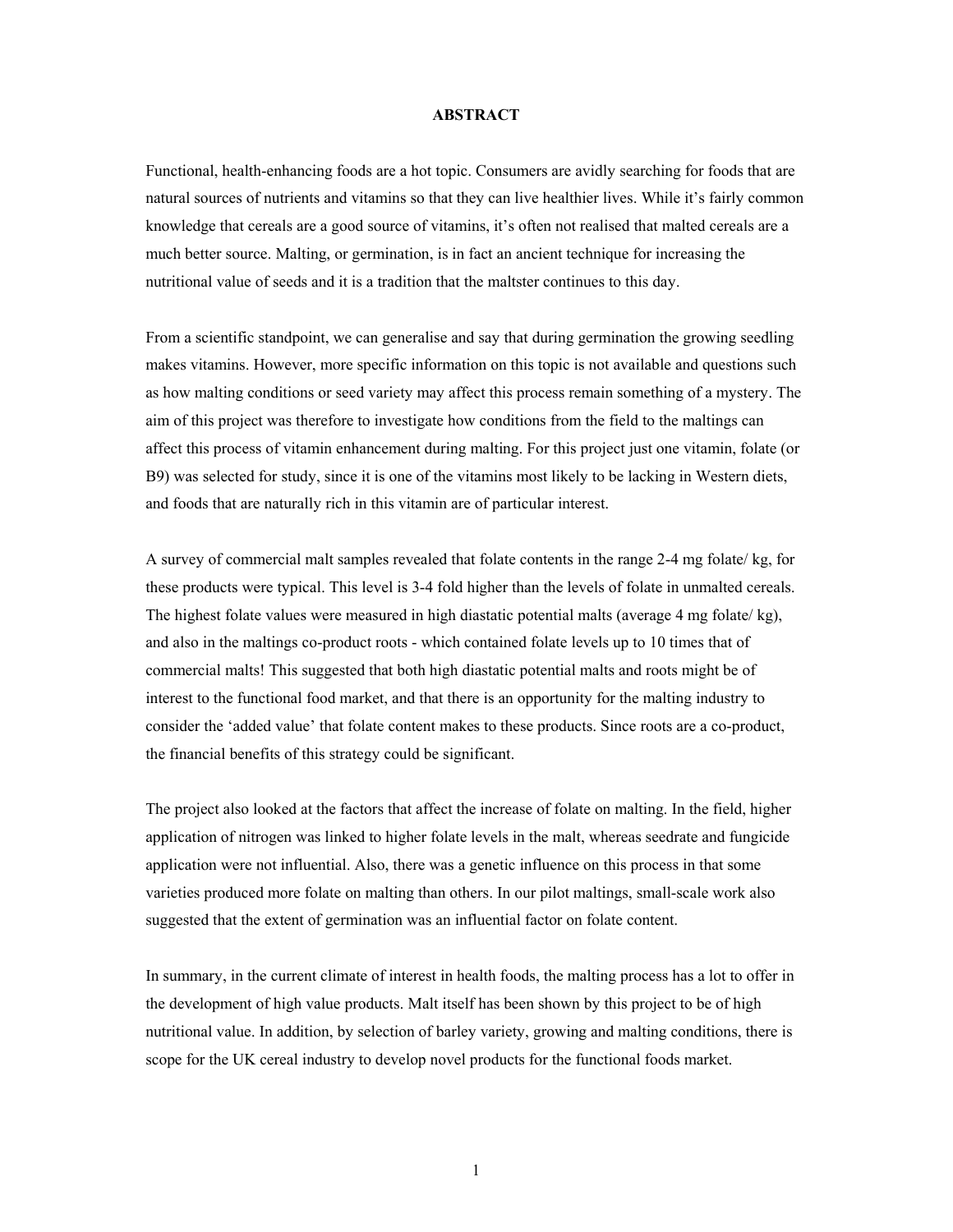#### **SUMMARY**

## **Introduction**

The demand for health-enhancing foods is growing. One of the vitamins most likely to be lacking in Western diets is folate (vitamin B9), and so foods that are naturally rich in folate are of interest to the consumer. Although cereals contain folate, malted cereals are a much better source. This is because during the malting process folate is made by the growing seedling. How this synthesis of folate is influenced by germination (i.e. malting) conditions is not known. The aim of this project was to determine which factors affect the levels of folate in malted products. This included looking at the influence of variety and growth conditions as well as malting and kilning conditions on folate content. The project also included a comparison of a range of commercially available brewing and nonbrewing related malted products. With this information, strategies that the farmers and maltsters may use to increase the folate content of their products can be developed. In addition, the project provides some ideas for how new products can be developed for the food industry. Such information might in the future be used to provide a marketing advantage for UK malts.

## **Methods**

#### **Malting**.

Malting was carried out at the BRi pilot facility. All barley samples were malted under identical conditions at the 300g scale. Samples were steeped for 8 hours, given a 16 hour air rest, then steeped again for 24 hours. The steeping liquor was then removed and germination was for 4 days at 16°C. After malting samples were either oven dried at 45°C for 8 hours followed by 65°C for 16 hours, or were freeze dried. For malting on the 50 kg scale, malting drums were used and conditions were adapted to reflect that of a commercial malting. In addition, this malting scale yielded sufficient material for pilot scale kilning. The kilning conditions were adapted to suit the investigation, and samples could be taken from various positions through the kiln bed.

#### **Folate analysis**.

Folates were analysed by the microbiological method, which is a standard method in the food industry. Samples were milled, then incubated in a buffer containing amylase and a hog kidney deconjugase in order to extract the folate from the malt material. A final incubation with a protease was also included, to make sure that the folate extraction was complete. This extract was then incubated with *Lactobacillus casei*, which requires folate for growth. The extent of bacterial growth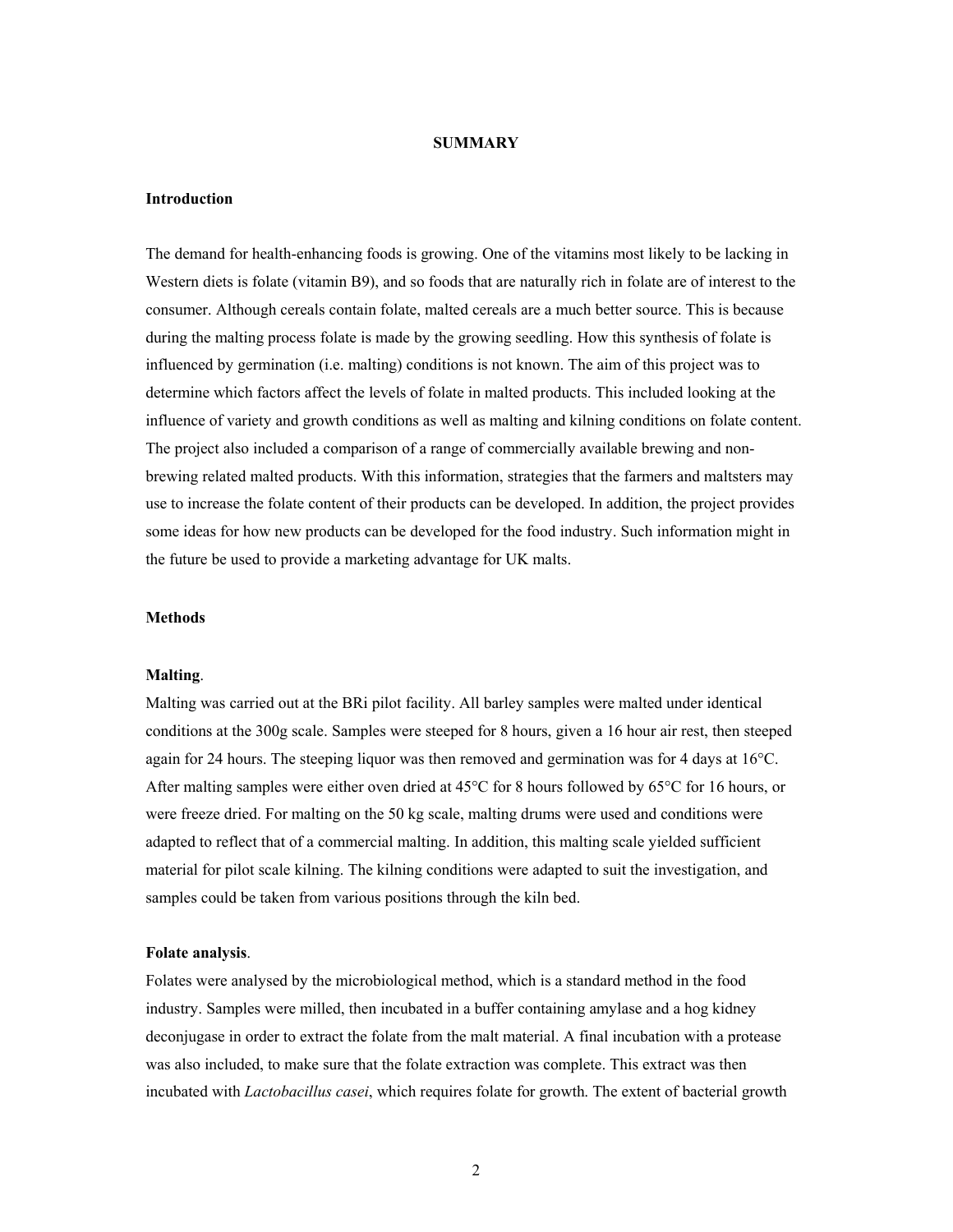could therefore be related back to the folate content of the cereal by means of a standard growth curve.

## **Key Results**

#### **Survey of commercial malts and malted products**

Several commercial maltings provided samples of a range of their products in order to benchmark their folate content. The main emphasis of this survey was on brewery related malts i.e. ale and lager, as well as the specialty malts such as crystal or high diastatic potential (HDP) malts. However, the survey also included food malts, malts from cereals such as oats as well as the maltings co-product roots.

The survey showed that ale and lager malts contained in the range 2-4 mg folate/kg, with average values for these malts being 2.8 mg/kg for both malt types. Similar figures were seen for other malted cereals such as oats, wheat and rye as well as for more processed products such as spray malts. However, the value for HDP malts was noticeably higher than for these other malted products, with an average folate content of 4 mg/kg (Figure 1).



#### **Figure 1: Comparison of the levels of folate in commercially produced lager and HDP malts**

The higher levels in HDP malts are probably due their increased embryo development, and this will be discussed below in relation to the work with the influence of the malting process on folate content.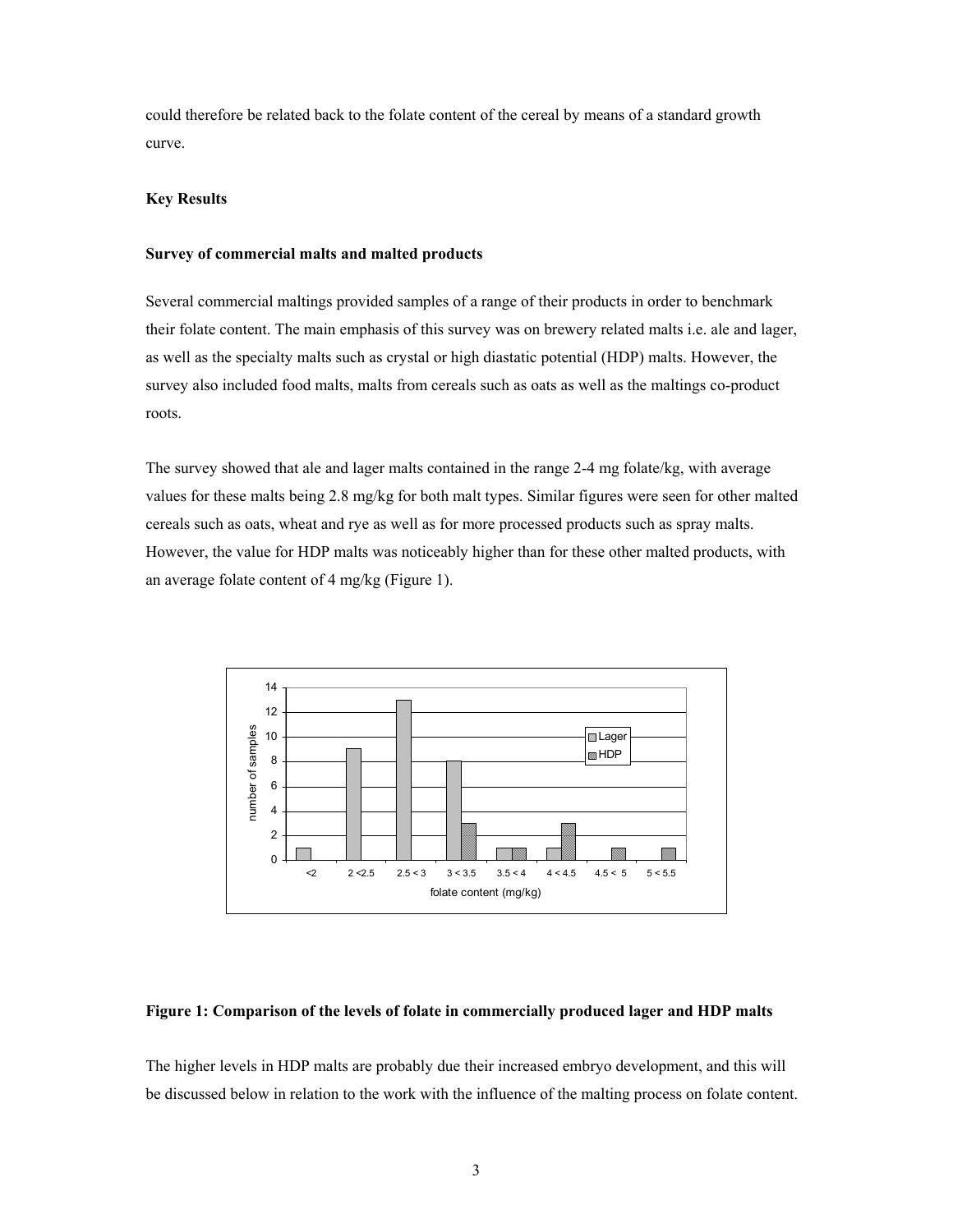At the other end of the spectrum, some of the specialty malts were lower in folate content. For example, crystal malts contained about half the folate levels of ale and lager malts whereas in darker malts e.g. chocolate malts, folate was undetectable. From more detailed research on the production of these malts, the damaging effects of heating seemed to be responsible for these low levels.

Perhaps the most unexpected results from the survey work, were the high levels of folate which were found in roots. These folate levels sometimes reached up to 30 mg /kg, suggesting that this co-product is a very rich source of folate (Figure 2). Since folate synthesis takes place in the embryo, it is reasonable to explain this observation by suggesting that the root portion of the embryo should have also high concentrations of folate. However, of particular interest here is that the folate in roots survives the malting, kilning and the de-rooting processes to yield a high folate product. Therefore, we can conclude from this study that roots have a good nutritional value and it raises the possibility that this co-product might be developed into new functional food-type products.



#### **Figure 2: The distribution of folate content in a set of root samples**

*The error on folate measurements is*  $\pm$  5% (see methods)

#### **The malting process increases folate content.**

The typical level of folate in unmalted cereals is between 0.5-1.0 mg/kg. This implies that the malting process itself increases the folate level in cereal 2-3 fold. By taking samples at each day of malting, it was possible to observe this process in more detail. Although there was some variation between varieties, as a general rule folate content increased rapidly for the first two days of germination, and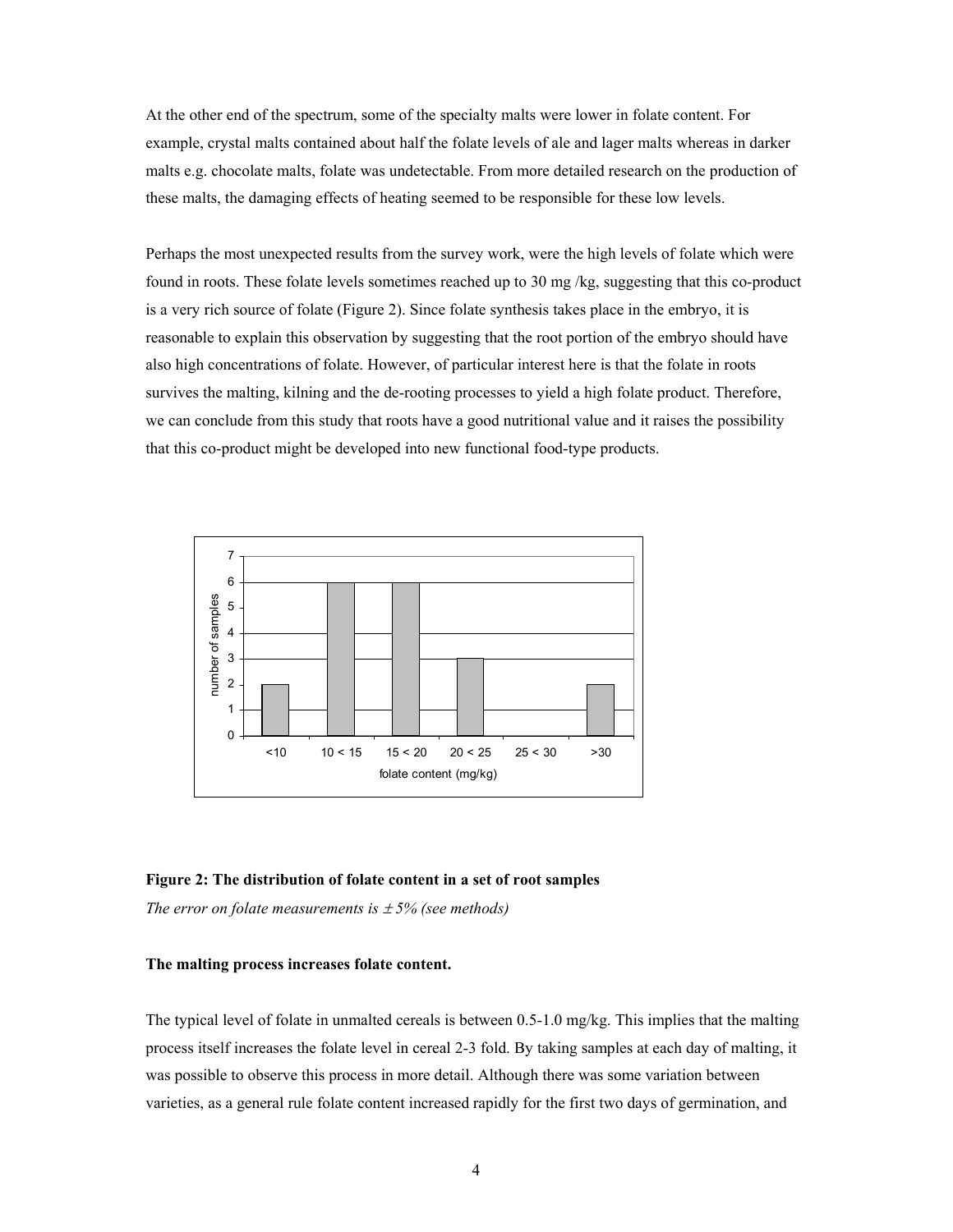then continued to increase at a slower pace until kilning. It was also interesting that the kilning process itself did not appear to be unduly destructive to the folate content, and at most a 10-20% decrease was observed at this stage (Figure 3).



## **Figure 3: Patterns of folate accumulation in and ale and lager malt**

*The Fanfare barley was malted as an ale (with addition of GA), and the Optic was malted as a lager. Folate values are* ± *5%* 

One of the aims of this project was to determine how malting conditions might affect the final folate content of the malt. Therefore, we tested the effects of both speeding up germination by the addition of gibberellic acid, and slowing down germination by the addition of bromate, The data showed that gibberellic acid caused a much more rapid and extensive accumulation of folate, whereas the presence of bromate was inhibitory. This suggested the level of folate in malt was connected to the extent of germination. This fitted nicely with the observation above that the HDP malts, which have a more extensive germination than ale and lager malts, also had a higher folate content.

The possibility that gibberellic acid treatment, or other methods to encourage embryo growth, could lead to the production of high folate malts was also investigated. In this case we found that the folate generated during this accelerated germination period was not stable to kilning, and so this increase in folate synthesis was not reflected in the final malt (Figure 4). This result may imply that folate made under these conditions is not stabilised by binding to proteins in the cell, and may therefore be more vulnerable to heat. Obviously this is an academic point, and was outside the scope of this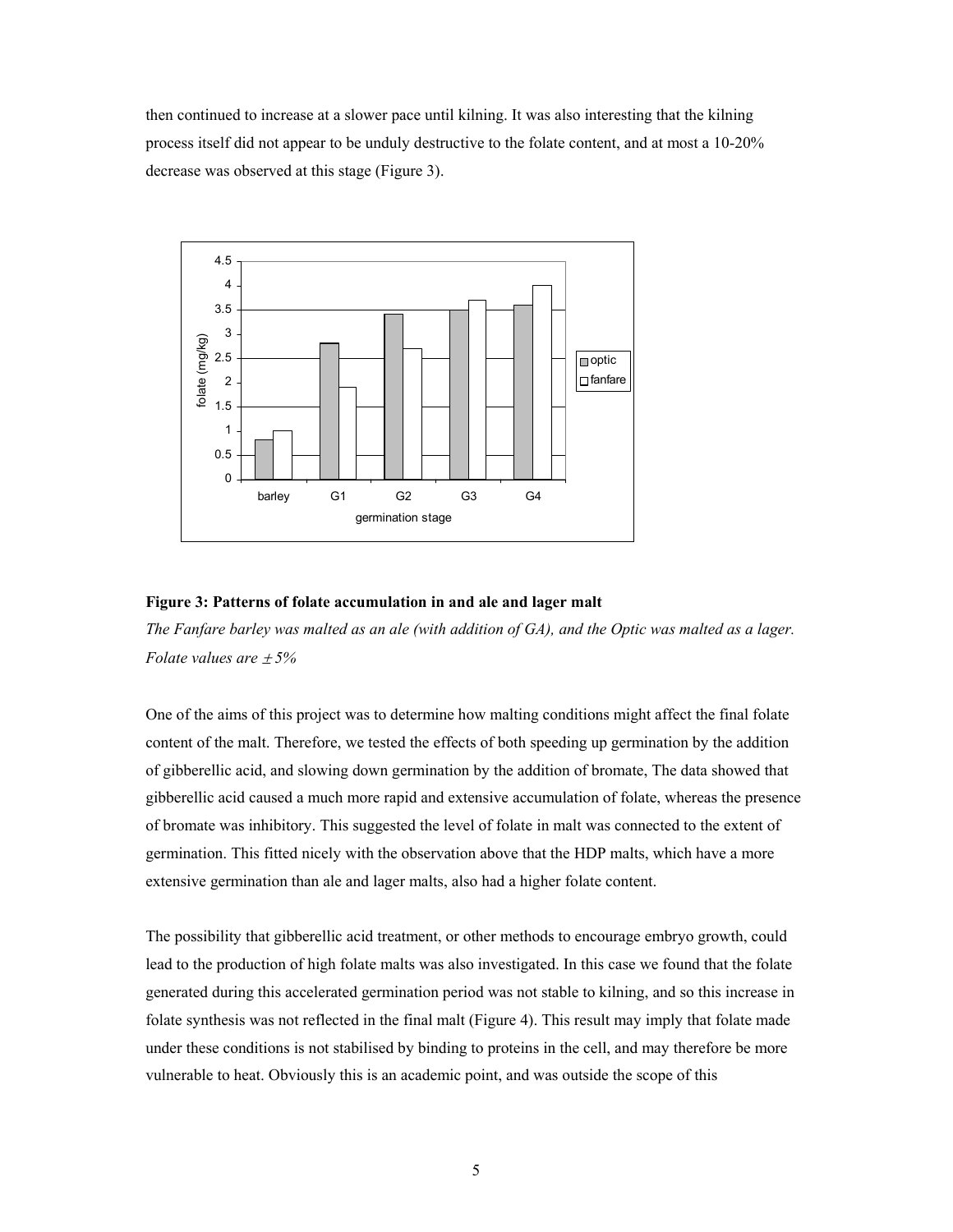investigation. Extensive work with a range of kilning conditions was not able to demonstrate a better kilning strategy for folate preservation.



## **Figure 4: The effect of GA on the accumulation of folate during malting**.

*An Optic malt was the starting material. Folate values are*  $\pm$ *5 %.* 

## **Varietal differences and the effect of barley growth conditions**

A great range of folate contents was seen in malted products, but it was not clear whether these differences were due to variations in malting and kilning conditions alone. It was also possible that both the barley variety as well as its growth conditions might have an influence on folate content.

In our initial work, a set of barley varieties grown at the same site was examined. After malting these barleys under identical conditions, some barley varieties were found to have doubled their folate content whereas in others it was more than tripled. This suggested the some barley varieties might be able to increase their folate content more than others. However, in order to establish whether there is an effect of variety on folate content of the malted barley, a larger experimental set of barleys was required so that a statistical analysis could be performed. This set of barley contained 60 samples with the varieties Optic, Chariot, Cellar and Tavern.

After malting these samples, a statistical analysis of folate contents suggested that there was indeed a varietal effect on folate accumulation. For example, in this case Tavern produced significantly higher folate malt compared to Optic (Figure 5). Therefore, it could be concluded that the folate content of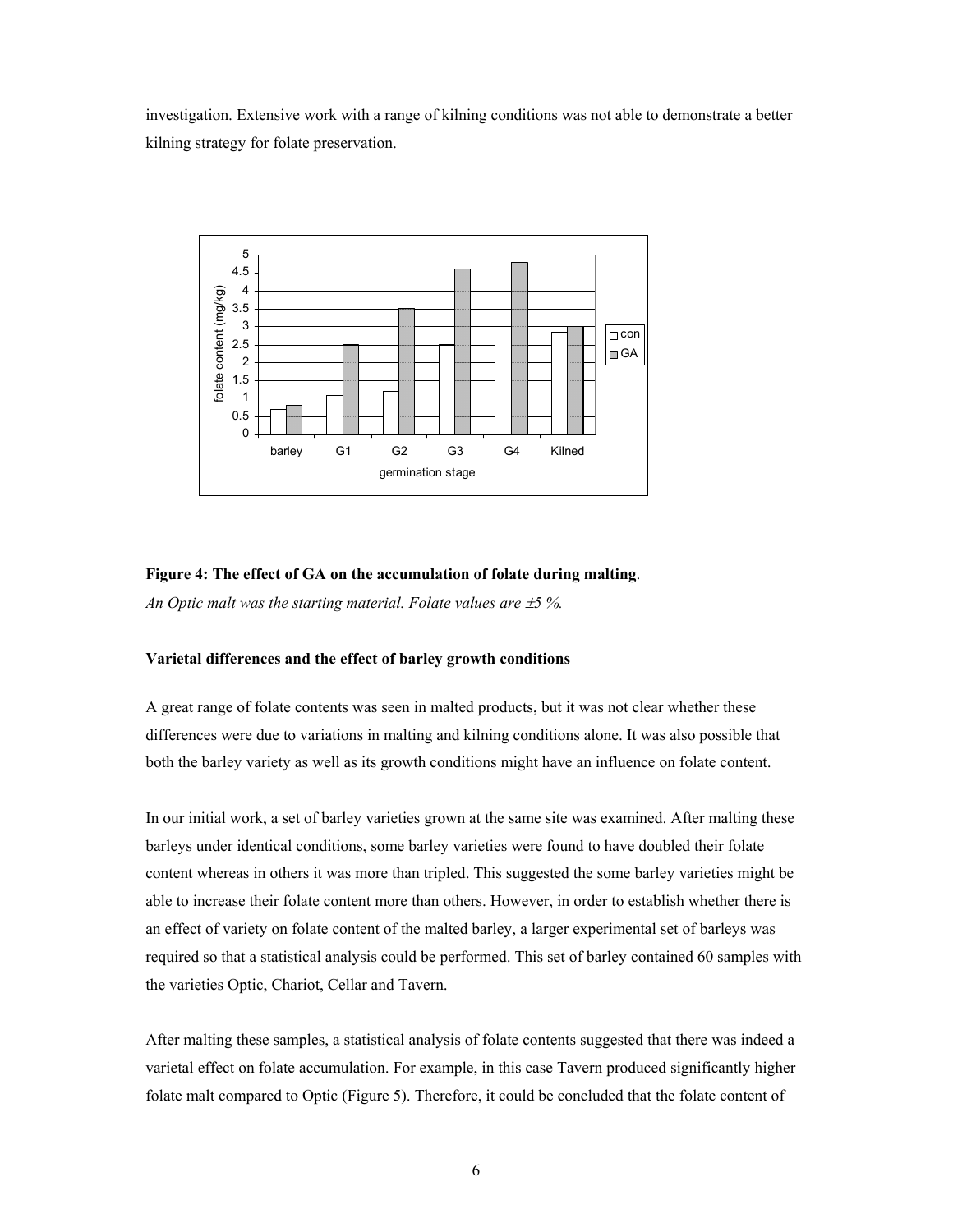malts is to some extent dictated by the variety. This result is not unexpected, since one would expect such traits to be under genetic control. However, it should be emphasised that although genetics may play a role in folate accumulation, malting conditions are also a very influential factor, and so it cannot be said that all Optic malts will have lower folate contents than all Tavern malts.



#### **Figure 5: The mean folate content of Cellar, Optic, Chariot and Tavern malts**.

*The samples analysed were malts from barleys grown at a single site at a variety of seedrates. The*  data are shown with an indication of the standard error of the grand mean.

Another factor that was investigated in this project was the influence of growth conditions on folate accumulation during malting. Again, in order to allow for a statistical analysis, a set of 60 Optic samples was investigated, which contained samples grown at a single site but under various seed rates, Nitrogen and fungicide application. The data suggested that neither seedrate nor fungicide application had any influence on the folate content of the malt. However, an effect of nitrogen application was seen, with higher (150 kg N/ha) rates of nitrogen application favouring production of a higher folate malt (Figure 6). This result could indicate that seeds grown with higher rates of fertiliser are perhaps better able to store nutrients and proteins during seed formation, which then allows a faster rate of folate synthesis on germination.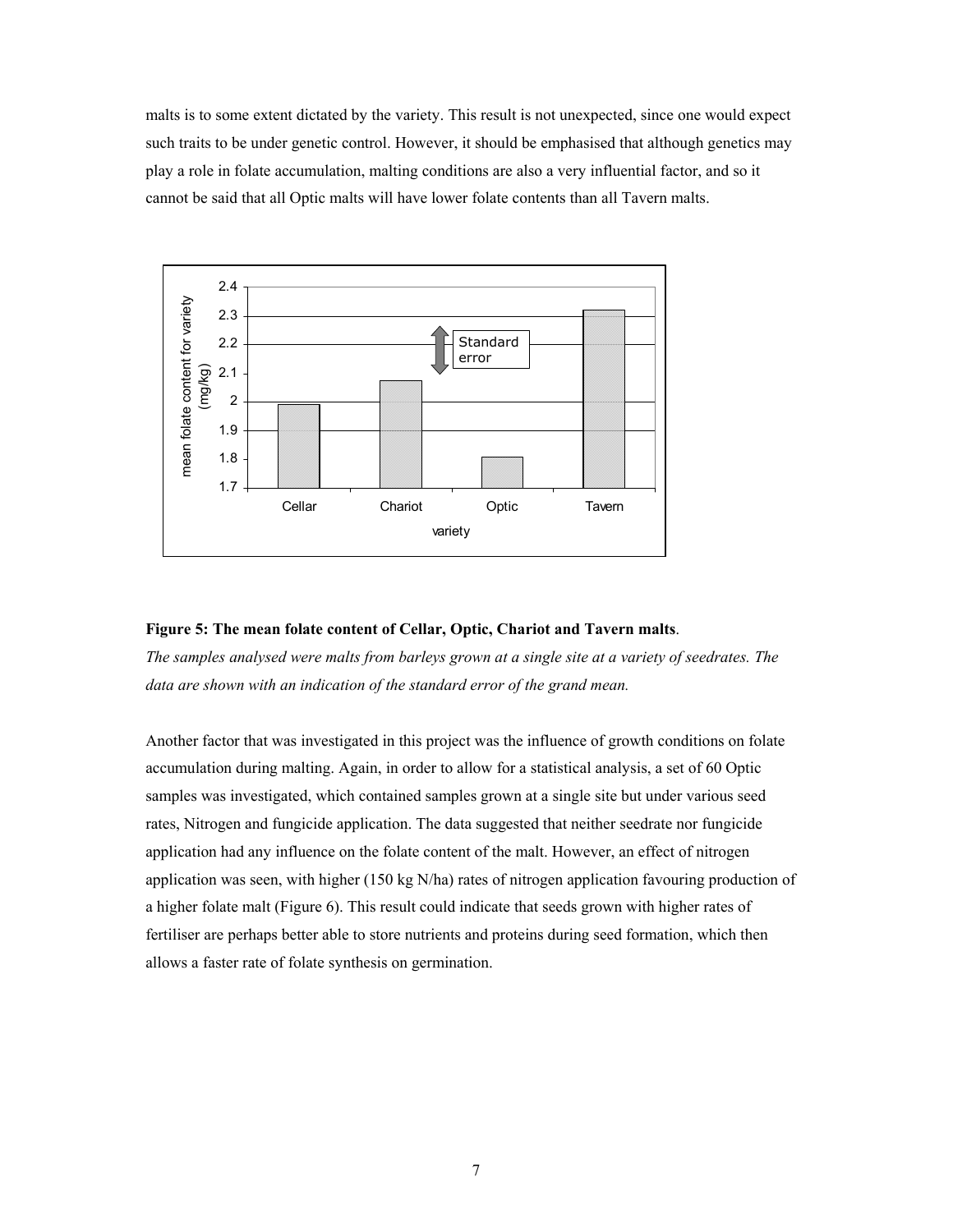

## **Figure 6: The relationship between nitrogen application and folate content in malt.**

*The malts were from Optic barley, grown at a single site at various N and fungicide applications and seedrate. The data for N application only are shown, together with an indication of a standard error of the grand mean.* 

## **Conclusions**

The aim of this two-year project was to gain an overview into the folate content of malt and malting related products, and look at the factors which might influence them. From our survey work of malted products, it was clear that malts are generally a very good source of folate with levels two to three times higher than that seen in unmalted cereals. Different cereal types, food malts and brewing malts fell into the range of 2-4 mg folate/kg, although lower levels were seen in high colour products. Perhaps most intriguing were the high levels of folate in the roots, which are a co-product of the malting process. This suggested that roots might be considered for use as a nutritional supplement being a excellent natural source of folate.

The malting conditions themselves have an influence on the folate content of malted cereals. The extent of germination appears to be a key issue, and for products where a more extensive germination has been carried out there is also a higher level of folate. The HDP malts were consequently a good example of a high folate malt. On the other hand, whereas kilning conditions did not seem to be an influential factor on folate content, the heating processes used to produce darker colour malts were destructive to this vitamin.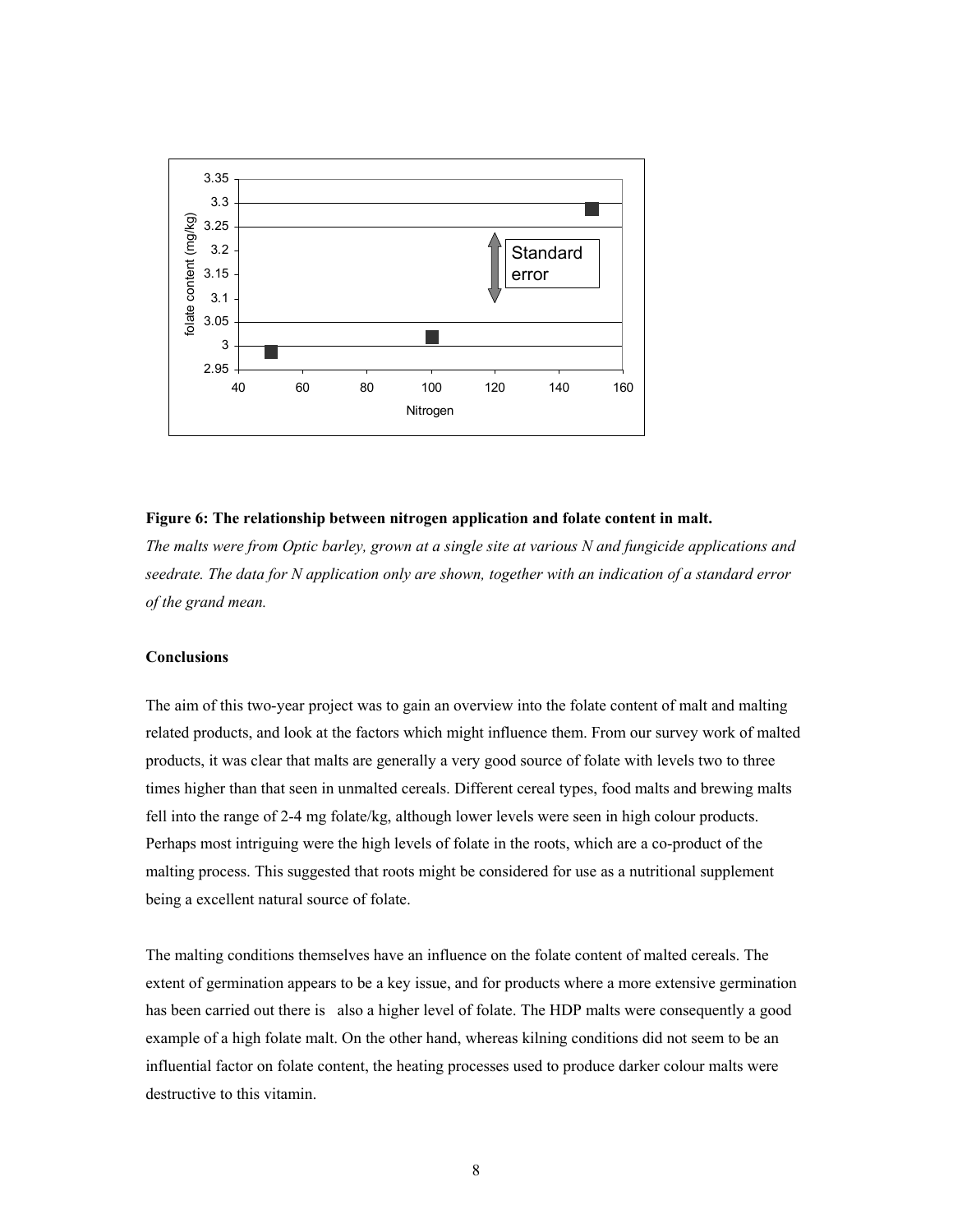Work with varietal sets suggested that barley variety also had an influence on the accumulation of folate during malting, and indicated that some genetic factors come into play during folate accumulation. In other words, a high folate content in the malt is in part an inherited characteristic. However, the folate content of malts can also be influenced by the growth conditions and increasing the levels of this vitamin by maintaining high levels of nitrogen application on the field could be possible.

In conclusion, the folate content of malts depends on several factors, including growth conditions, variety as well as malting conditions. In the future it should therefore be possible to produce high folate malts by optimisation of all of these factors.

#### **Implications**

The public is interested in foods that are naturally high in vitamins – the health-enhancing functional foods. The malting process lends itself to producing such products, by simply allowing the germination process to naturally enhance vitamin levels. In this short project we have been able to show that all of the currently commercially produced malts have naturally high levels of folate and could be marketed with the health-conscious market in mind.

Perhaps of most interest for maltsters is the discovery that roots are a very rich source of folate. This gives some scope to maltsters interested in developing new products, and can potentially increase the value of this co-product as it opens up a new market for them. It seems probable that roots will also be a rich source of other vitamins which may be potentially healthy ingredients, and it may be worth the maltsters investing more heavily in characterising the health potential of this co-product.

This project also has a lot of interest for the brewing industry. The folate in malt is stable during the brewing process and is carried through to the final beer. Since brewers are also interested in enhancing the healthiness of their beer, they will therefore be interested in using high folate products. Maltsters may therefore wish to emphasise the folate content of their products and monitor these as a selling point for the breweries. Custom made malts for producing high folate beers may also be a possibility. Work on malting conditions in this project suggests that this should be done through encouraging a more extensive germination. Obviously the brewer will need to make other adjustments of the grist and brewing conditions to allow for such a product.

Finally, there are some implications here for the farmers and barley breeders in terms of developing new varieties or improving growth conditions with a view to improving folate content. This project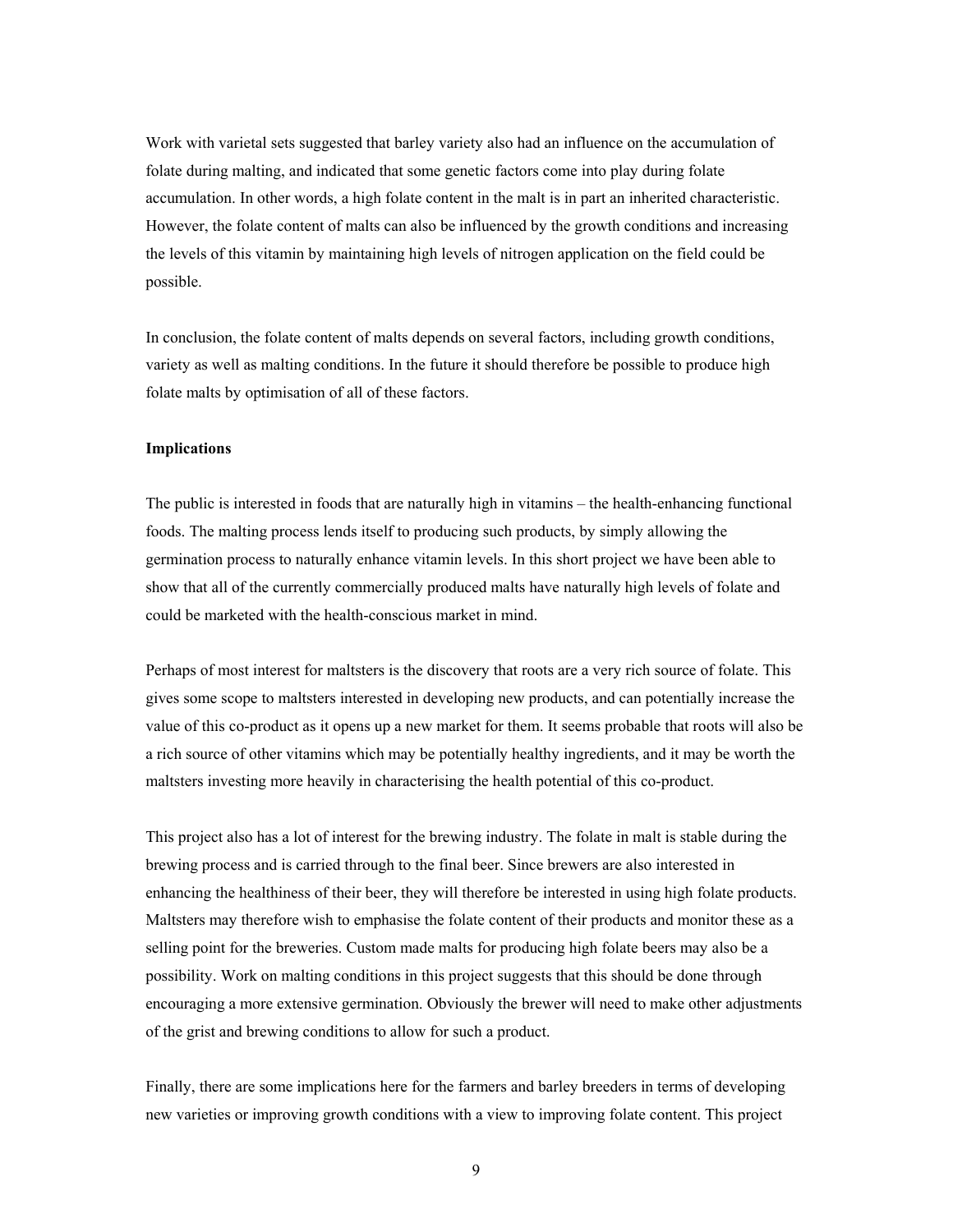suggests that genetic factors do come into play, with some varieties simply being better at synthesizing folate than others. The implication for the barley breeder is that this trait could be bred for, and it may be worthwhile to conduct a wider survey of the relative merits of different UK varieties as a guide to the best breeding lines. For the farmers, this project suggests that there is an additional payback for higher levels of nitrogen application in the field, which could perhaps be monitored and considered as 'added value' when marketing the seed.

In summary, in the current climate of health foods, the malting process has a lot to offer in the development of high value products. This project has made a start on identifying some of the areas that might be appropriate for further research and development.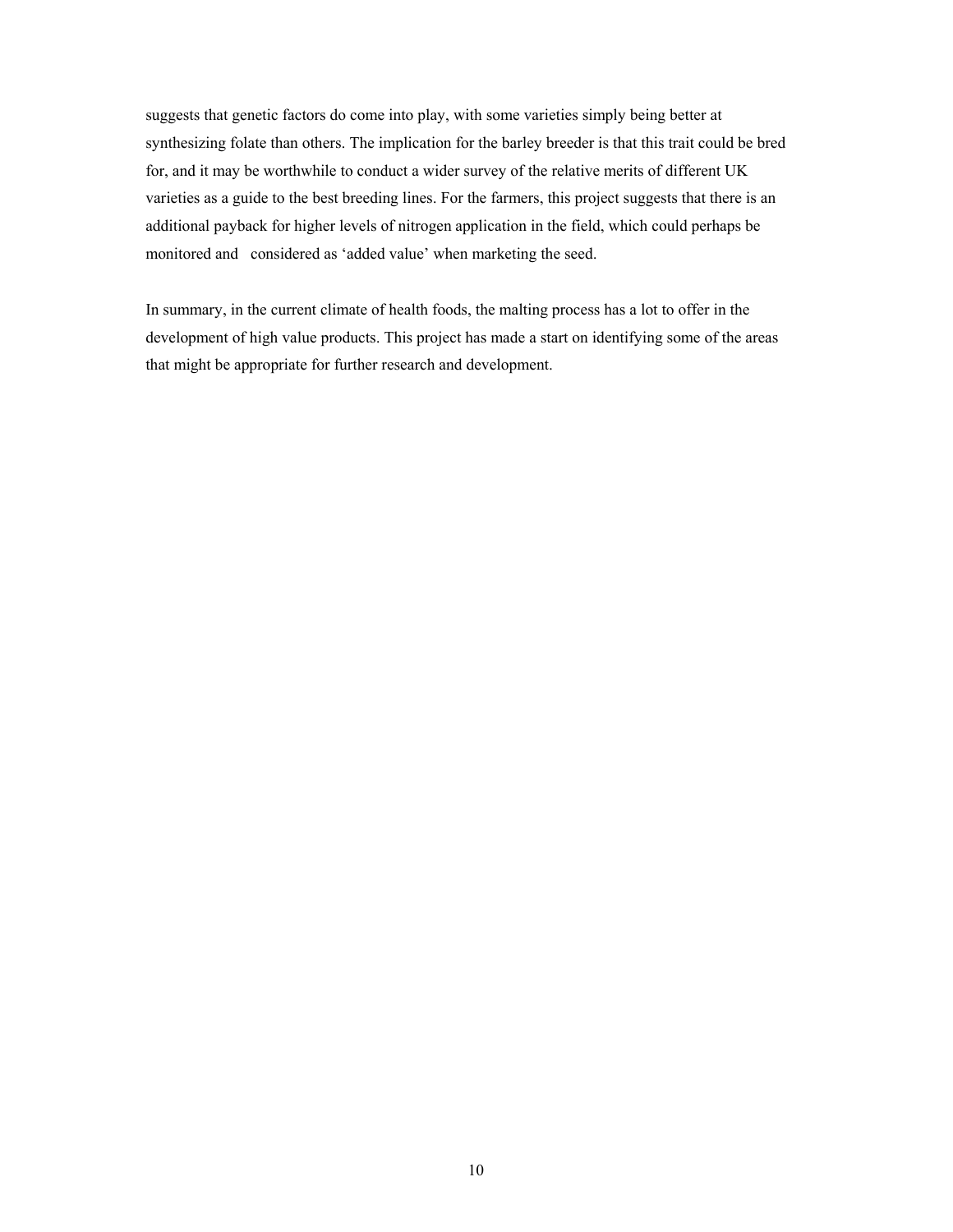#### **The folate (vitamin B9) content of commercially available malted products and co-products**

Caroline J. Walker, Robert Smith and Stephen Livens Brewing Research International, Lyttel Hall, Nutfield, Surrey RH1 4HY

#### **ABSTRACT**

When cereals are malted, the levels of folate (vitamin B9) increase. The extent of this increase is affected by the malting conditions as well as the barley variety. Hence the levels of folate in commercial products vary significantly. The aim of this study was to survey the folate content of commercially available malted products and co-products produced from the 2001 and 2002 harvest. The data showed that the folate contents of ale and lager malts were similar, containing an average of 2.8 mg folate / kg . The high diastatic potential malts had an even higher folate content, with an average value of 4.0 mg/kg. In contrast, darker roasted products and crystal malts had much lower folate values, with folate in the darkest of products being undetectable. Trials with roasting suggested that when the product reaches a temperature of about 200°C, the folate in the cereal starts to degrade. The survey also showed that the malting co-product roots, were a very rich source of folate, containing levels between about 10 and 30 mg folate /kg. This suggests that roots might be considered for the production of naturally vitamin-rich food products in the future.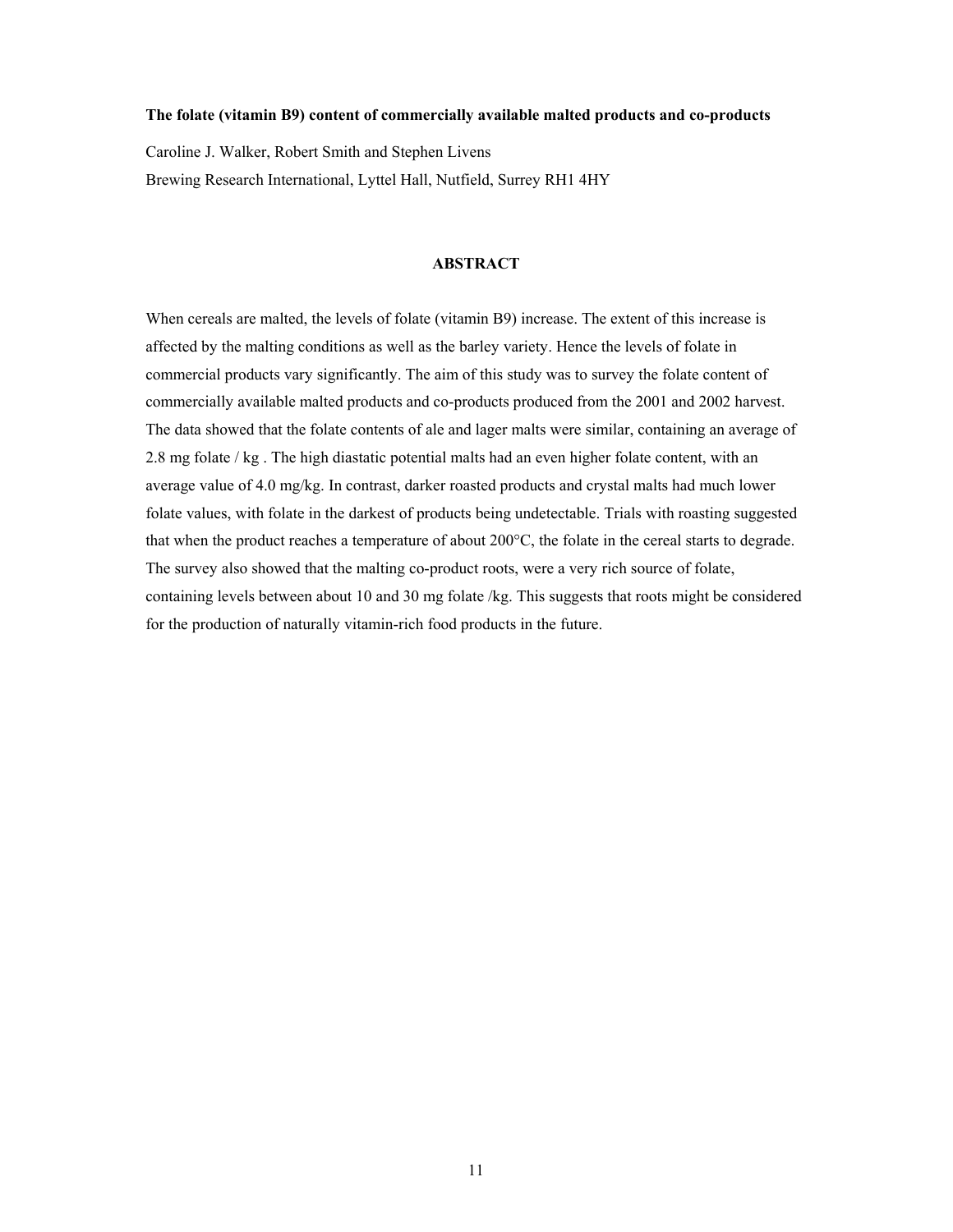## **INTRODUCTION**

Cereals are a good source of vitamins in the diet, and contain especially high levels of B vitamins. For example, folate (vitamin B9) is one of the vitamins most likely to be lacking in Western diets and is present at high levels in cereals.

Early research (Finney, 1982) suggested that the level of many vitamins increased during germination, which would imply that malted cereals may be a better source of vitamins than unmalted cereals. By analysis of various malted products as a part of this HGCA investigation, it was possible to demonstrate that this was indeed the case, with malted cereals typically having 2-3 times the levels of folate as unmalted cereals. The purpose of this HGCA project has therefore been to establish how growth conditions, barley variety and malting conditions all affect the folate levels of the finished malt. The data have suggested that many of these parameters are influential, and a full description of this work is detailed elsewhere in this project report.

One of the key areas identified as a part of this project was to establish the folate content of a range of commercially available malted products and co-products, to provide those in the industry with more information of the nutritional properties of their products. This survey work is reported in the following paper.

## **MATERIALS AND METHODS**

#### **Survey Samples.**

The following maltsters kindly provided commercial samples of malted products and co-products for the survey: Crisp Malting Group Ltd., Simpson's Malt, Muntons and Paul's Malt. Samples provided included both brewing and non-brewing malts, so that food malts and non barley malts were included in the survey.

## **Folate analysis**

Folates were analysed by the microbiological method, which is a standard method in the food industry. Malt samples were milled, then incubated in a buffer containing amylase and a hog kidney deconjugase in order to extract the folate from the malt material. Roots were treated in the same way, except that they were ground with a mortar and pestle before analysis. A final incubation with a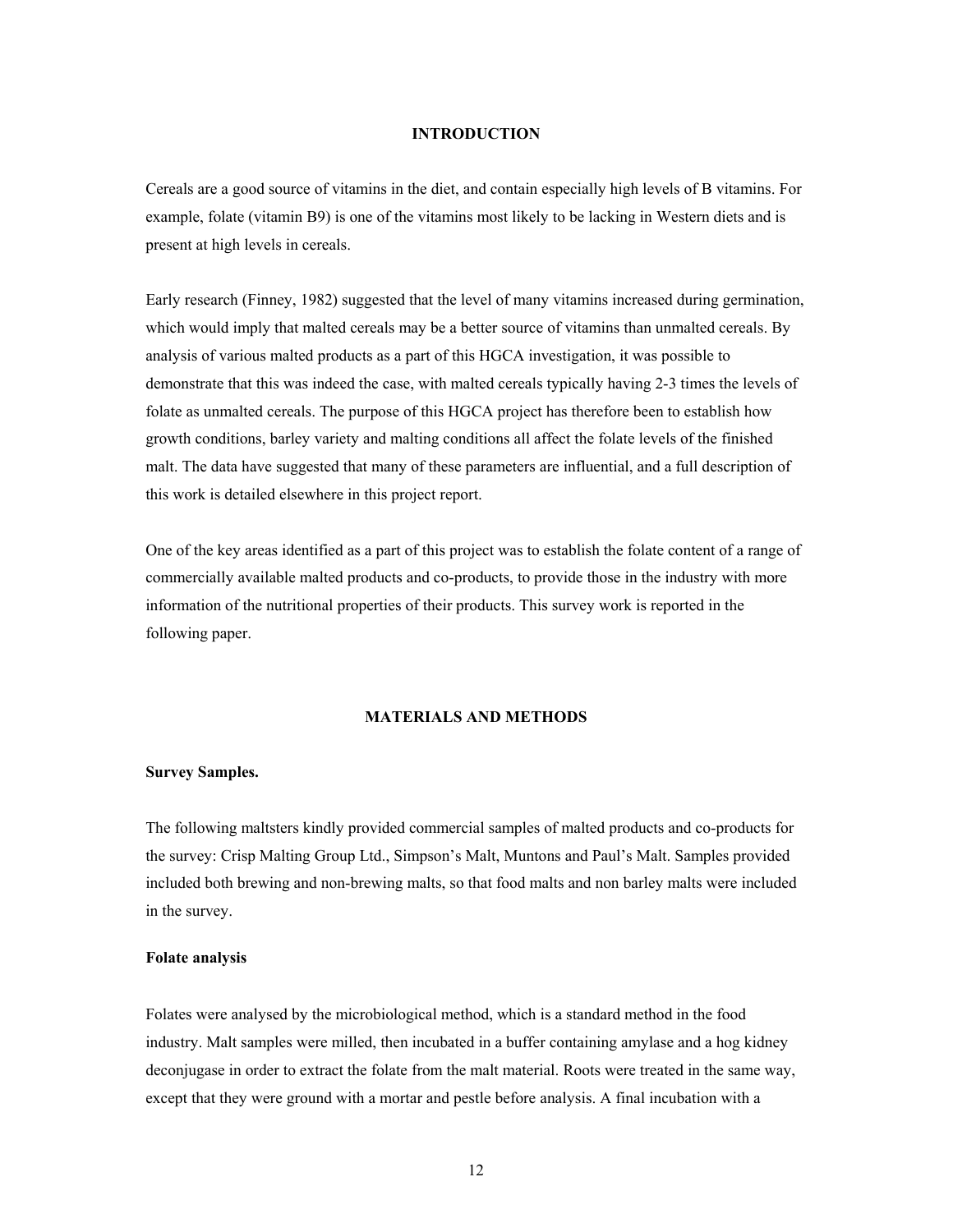protease was also included, to make sure that the folate extraction was complete. This extract was then incubated with *Lactobacillus casei*, which requires folate for growth. The extent of bacterial growth could therefore be related back to the folate content of the cereal by means of a standard growth curve. This 'triple enzyme' method of folate extraction is adapted from Pfeiffer et al (1997). Due to the complex nature of this multi-step analysis, the error on folate measurements for malt was  $\pm$ 5%.

#### **Roasting**

For the roasting study, samples were taken at time intervals during the production of a chocolate malt (colour 1600 EBC) at Simpson's Malt. Colour and moisture were determined by IOB Methods of Analysis (1997) 3.4 and 3.2 respectively.

#### **RESULTS AND DISCUSSION**

#### **Survey of malted products**

One of the main aims of this project was to provide information to the cereal industry on the typical levels of folate in malted products and co-products with a view to highlighting their nutritional value. Therefore, commercially malted products were collected from four UK maltsters in order to produce a set of samples for a survey of folate content. The set included 33 lager malt, 27 ale malt and 9 high diastatic potential (HDP) malt samples. In addition, samples of spray dried malts, crystal and chocolate malts, malt flours, distilling, melanoidin, food, rye, oat and wheat malts were analysed for folate content.

The survey set of ale and lager malts included samples from a wide range of barley varieties, malted from barley grown at several different sites. Not surprisingly, the folate content in the malts also varied quite widely with levels usually falling between about 2 and 3.5 mg folate/kg (figure 1).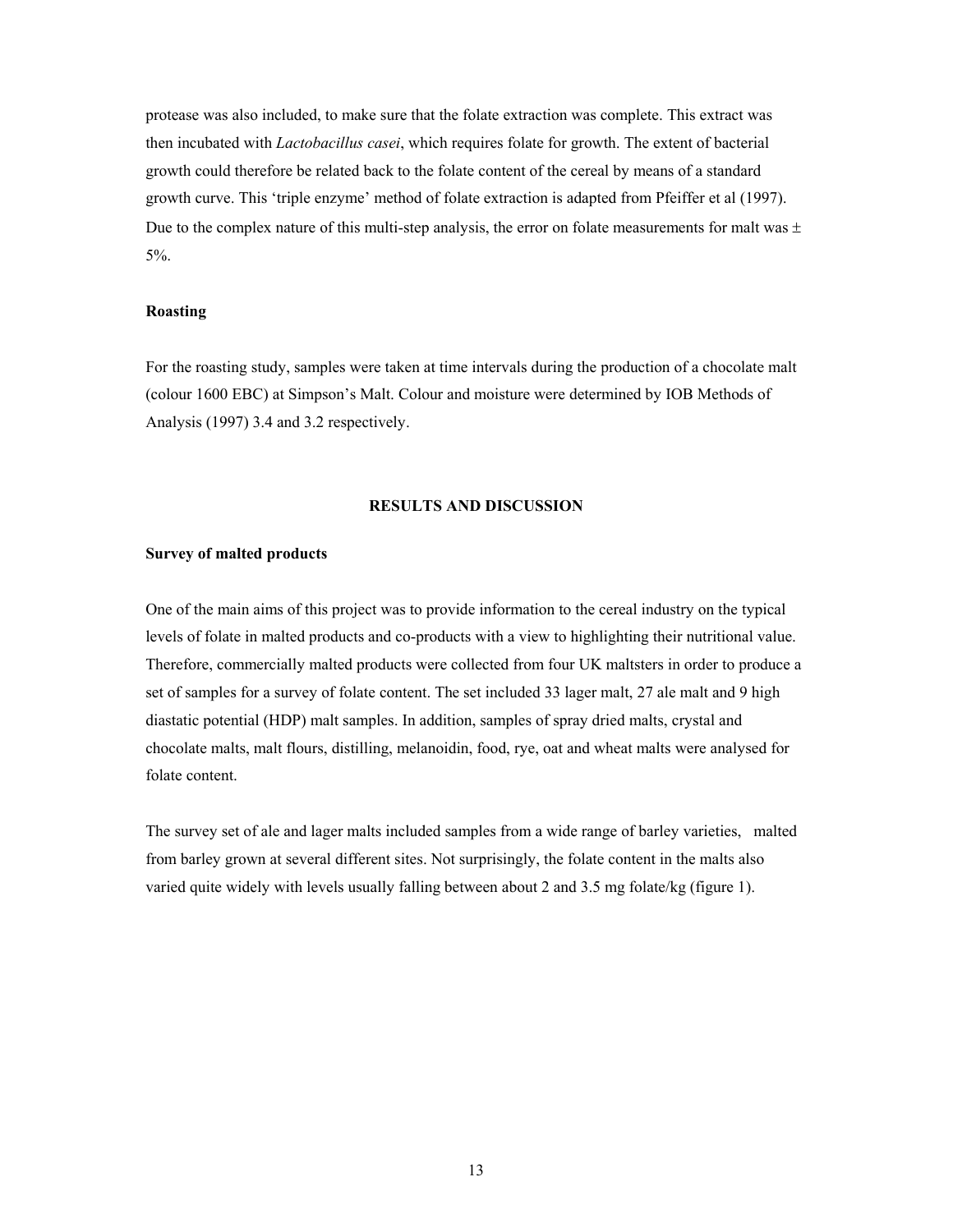

**Figure 1: The distribution of folate contents in a survey of ale and lager malts.** 

For both ale and lager malts, the average folate content was 2.8 mg/kg, and a statistical analysis suggested that there was no significant difference between the folate content of these malts types (see below). However, when the ale and lager malts were compared to HDP malts, it was clear that the HDP malts had a higher folate content, ranging between 3 - 5.5 mg/kg (figure 2).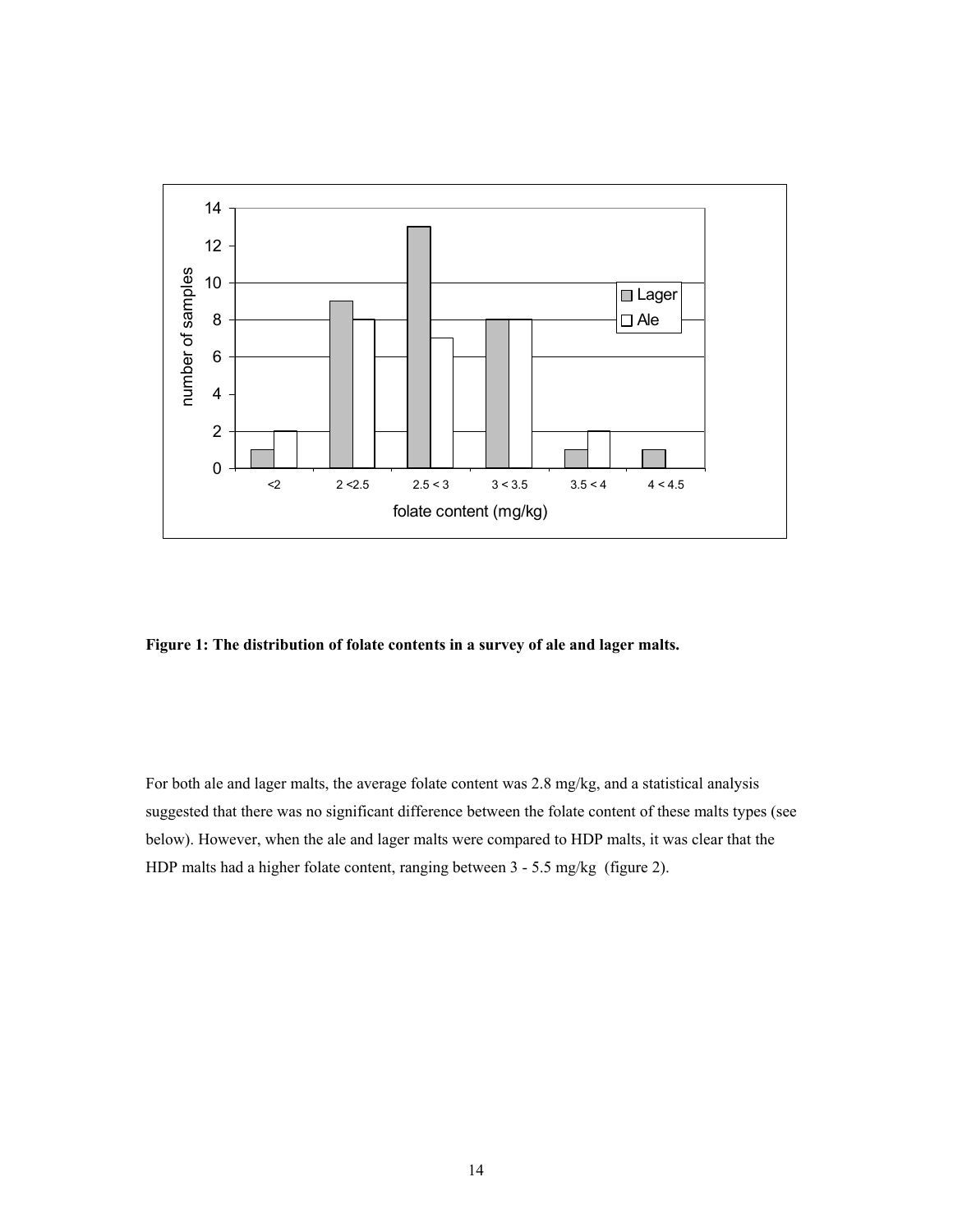

**Figure 2: The folate content in a range of lager and HDP malts** 

Although the number of HDP malt samples was lower than ale and lager malts, reflecting their relative level of production, the numbers of all these samples were sufficient for a statistical analysis. This analysis is summarised in table 1 and figure 3, and shows that that HDP malts had a significantly higher folate content than both ale and lager malts (figure 3), but that ale and lager malts were not significantly different (table 1).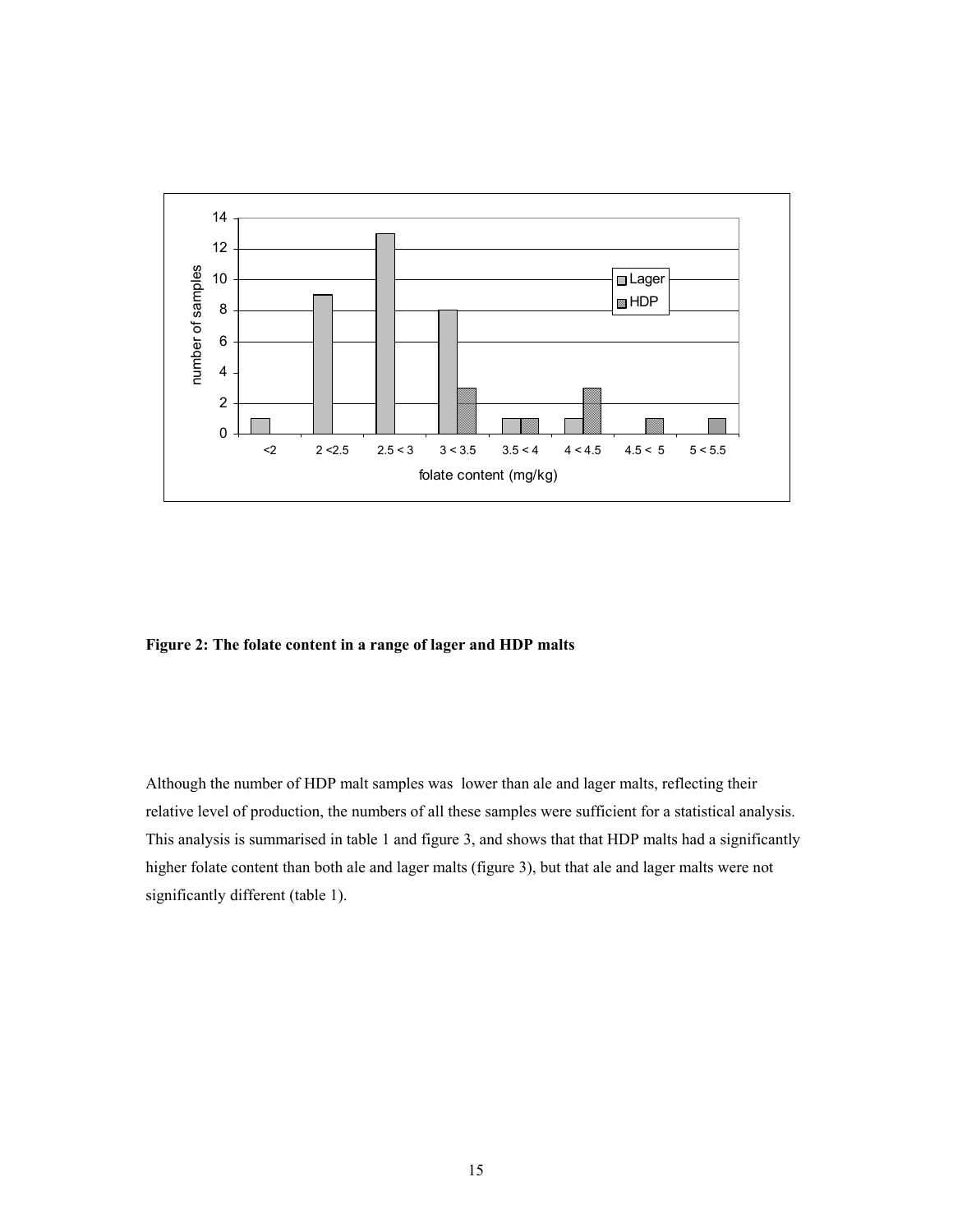

**Figure 3: Average folate contents of ale, lager and HDP malts.** 

*The figure shows the folate content as VAR1 (units mg/kg), the mean value for each malt type, and the variation about the mean. The higher variation in the HDP malts reflects the smaller sample size*.

|       | Ale        | <b>HDP</b> | Lager      |
|-------|------------|------------|------------|
| Ale   |            | $0.00000*$ | 0.834781*  |
| HDP   | $0.00000*$ |            | $0.00000*$ |
| Lager | 0.834781   | $0.00000*$ |            |

# **Table 1. Least Significant Difference (LSD) test on the average folate values of ale, lager and HDP malts.**

*The data shown are probability levels for samples being different, with numbers close to zero indicating a high probability that samples are different. In the table, an asterisk denotes samples that are statistically different from each other.*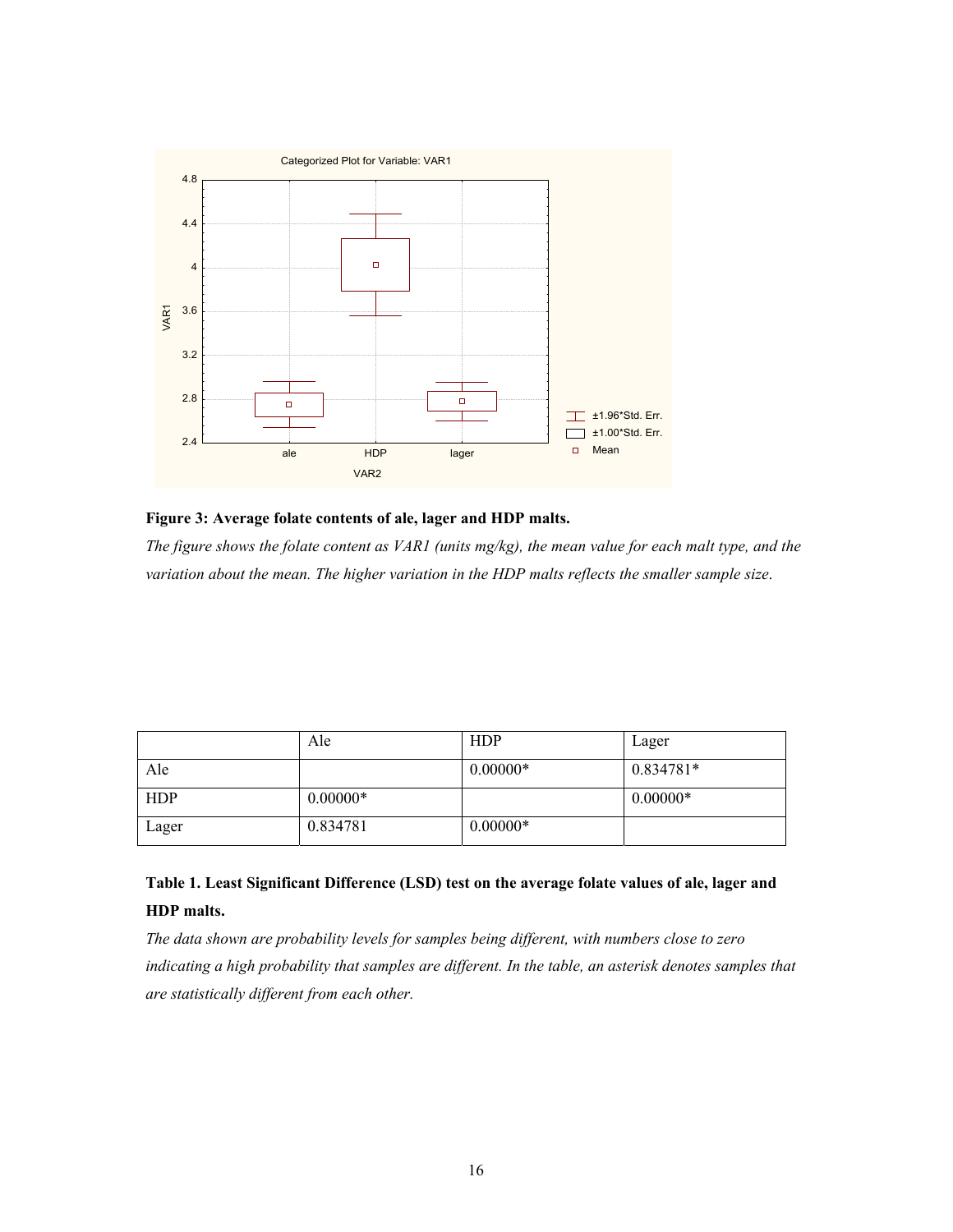These results match well with those from our pilot studies on the effects of malting conditions on folate content, in which the folate levels in lager and ale malts were found to be very similar. On the other hand, it was also shown that folate levels were higher when there was a greater amount of embryo development. Therefore malts such as HDP malts, where a higher level of modification is required, would be expected to have correspondingly higher levels of folate.

As mentioned above, the survey included many other types and styles of malts. None of these were analysed in any great numbers, but it was found that in all cases folate levels lay between 2 and 3.5 mg folate/kg. It was therefore considered unlikely that the folate levels in any one of these malt types were different from barley malts, although higher sample numbers would be needed in order to confirm this. With the limited numbers of some of these malts available, it was not a practical task to undertake in this investigation.

To make the survey as wide as possible, more processed malted products were included to see if further processing might have a detrimental effect on the levels of this vitamin. The results from spray malts and flours are shown in table 2.

| Sample              | Folate content (mg/kg) |
|---------------------|------------------------|
| Spray: 'light'      | 26                     |
| Spray: 'amber'      | 2                      |
| Spray: 'dark'       | 2.5                    |
| Spray 'extra dark'  | 22                     |
| <b>Barley flour</b> | 27                     |
| <b>HDP</b> flour    | 3.5                    |
| Wheat Flour         | 2.2                    |

### **Table 2. Levels of folate in selected malted products**

*The error measurement on folate content is*  $\pm$  5% (see methods)

The spray malts might be expected to have a lower folate content than the cereals, since they have been subjected to an extraction and drying process. Similarly, the flours have been milled and exposed to oxidising conditions that might also be damaging to folate content. Given that the folate levels of these more processed products were still reasonably high, it can be concluded that this further processing is not excessively destructive to folate. On the other hand, the data would suggest that some folate has been lost during processing since these products would be used in lesser quantities than malt to achieve the same level of extract.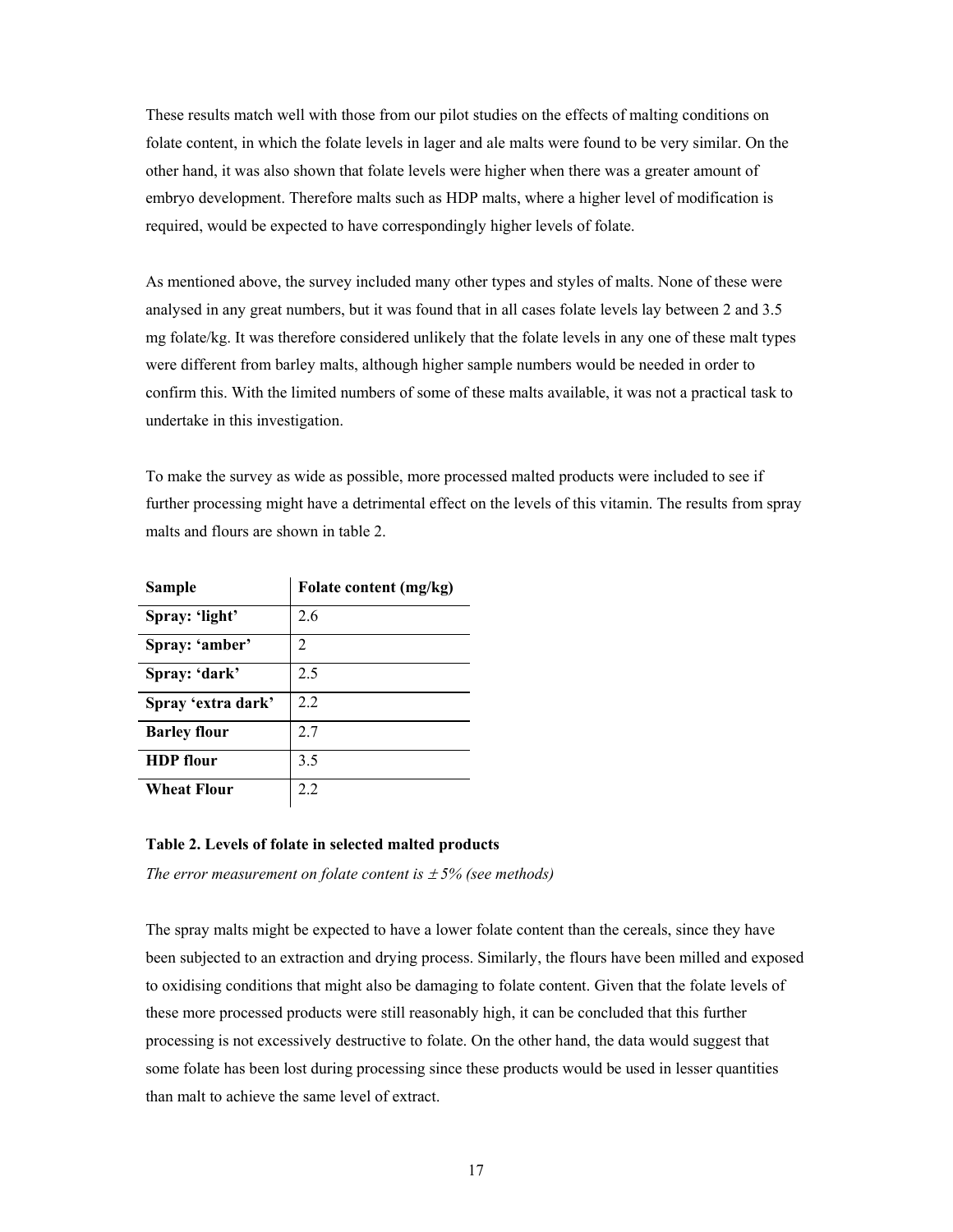To summarise, of the products included in this survey, the HDP malts showed the highest folate levels and have therefore good potential to be marketed as high nutritional products. However, the survey also included the co-product roots, and these had a much higher folate level than all the malt samples in the survey.

## **Roots are an excellent source of folate**

Several malt root samples were analysed for folate content and were in all cases found to contain higher levels of this vitamin. From the 17 samples analysed, folate levels varied between about 10 and 30 mg/kg which was approximately 10 fold higher than the levels seen in other malts samples (figure 4).



**Figure 4: The distribution of folate content in a set of root samples.** 

*The error on folate measurements is*  $\pm$  5% (see methods)

The high levels of folate in roots were expected, based on the distribution of this vitamin within the seed. As discussed above, folate synthesis is carried out in the embryo itself. Therefore roots, which are essentially embryo material, might be expected to have a high vitamin content. For standard malts, the seed is milled before analysis which effectively 'dilutes' the embryo material with the starchy endosperm fraction, although extensive seed dissection and analysis was not carried out to confirm this. However, we can conclude from this study that roots have a good nutritional potential. This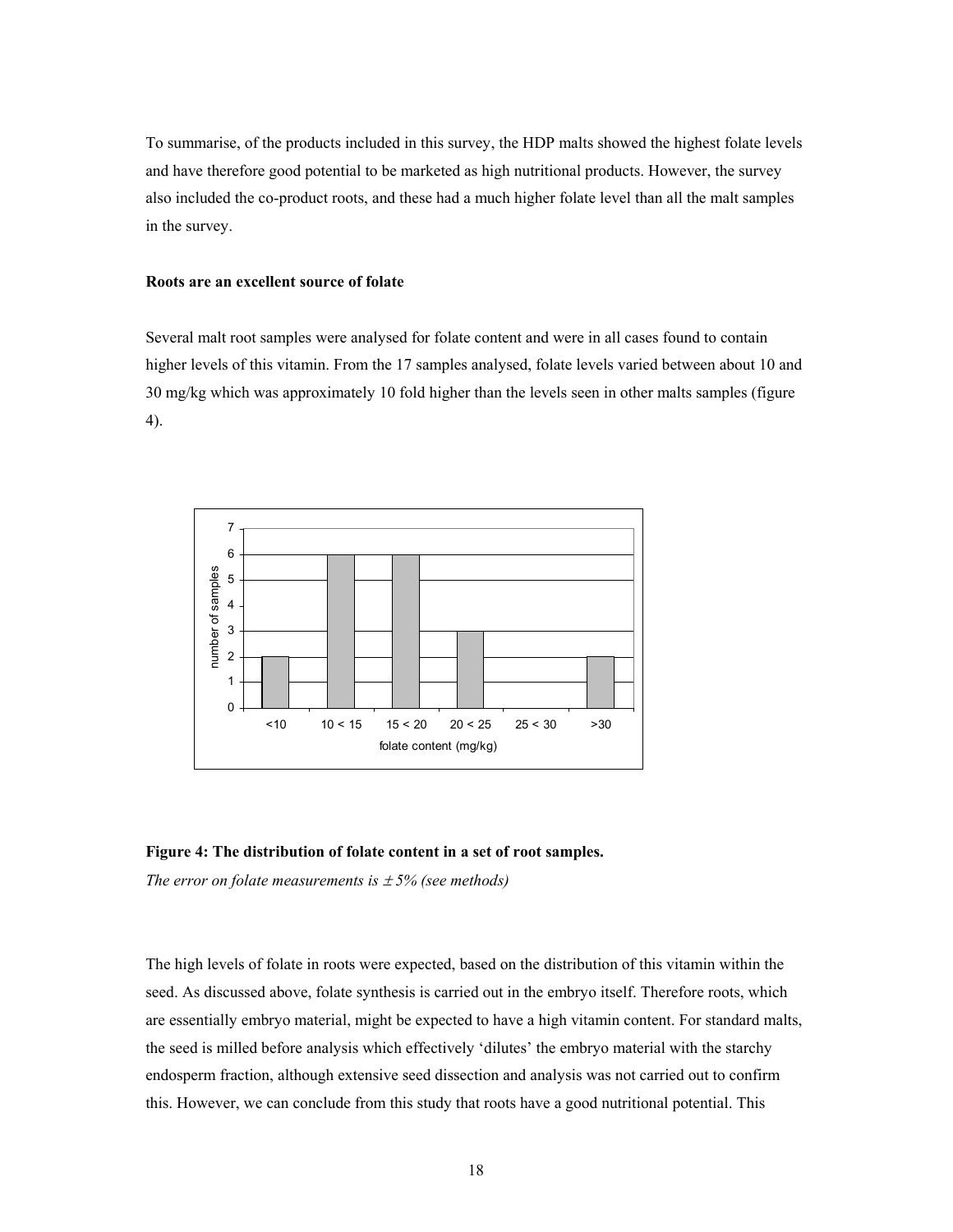raises the possibility that this co-product might be developed into new products, to take advantage of this natural source of vitamins.

## **Folate levels in high colour products**

Several high colour products were included as a part of the survey. In general these contained lower levels of folate than the malts, and in the darkest samples folate was not detectable (Table 2).

| Sample                     | Colour ( $EBC$ ) | Folate $(mg/kg)$ |
|----------------------------|------------------|------------------|
| Malt                       | 4                | 3.3              |
| Low colour crystal         | 6                | 2.4              |
| High colour crystal        | 176              | 1.8              |
| Low coulour roasted barley | 360              | Not detectable   |
| Chocoalte malt             | 1000             | Not detectable   |

## **Table 2. Folate levels in coloured malts**

*The error range on the folate determination is*  $\pm$  5% (see methods).

These results suggested that the higher temperatures needed to produce these crystal malts and dark roasted products were destroying the folate. In order to investigate this further, samples were taken at intervals during the production of a chocolate malt and analysed for folate. The product's temperature, colour and moisture were also recorded to establish the conditions at which the folate became unstable. The results suggested that the folate started to degrade at about 30 min into the roasting process, at which point the colour was still close to zero (Figure 5). Indeed, the folate was almost completely degraded by the point at which the colour formation reactions started in the malt.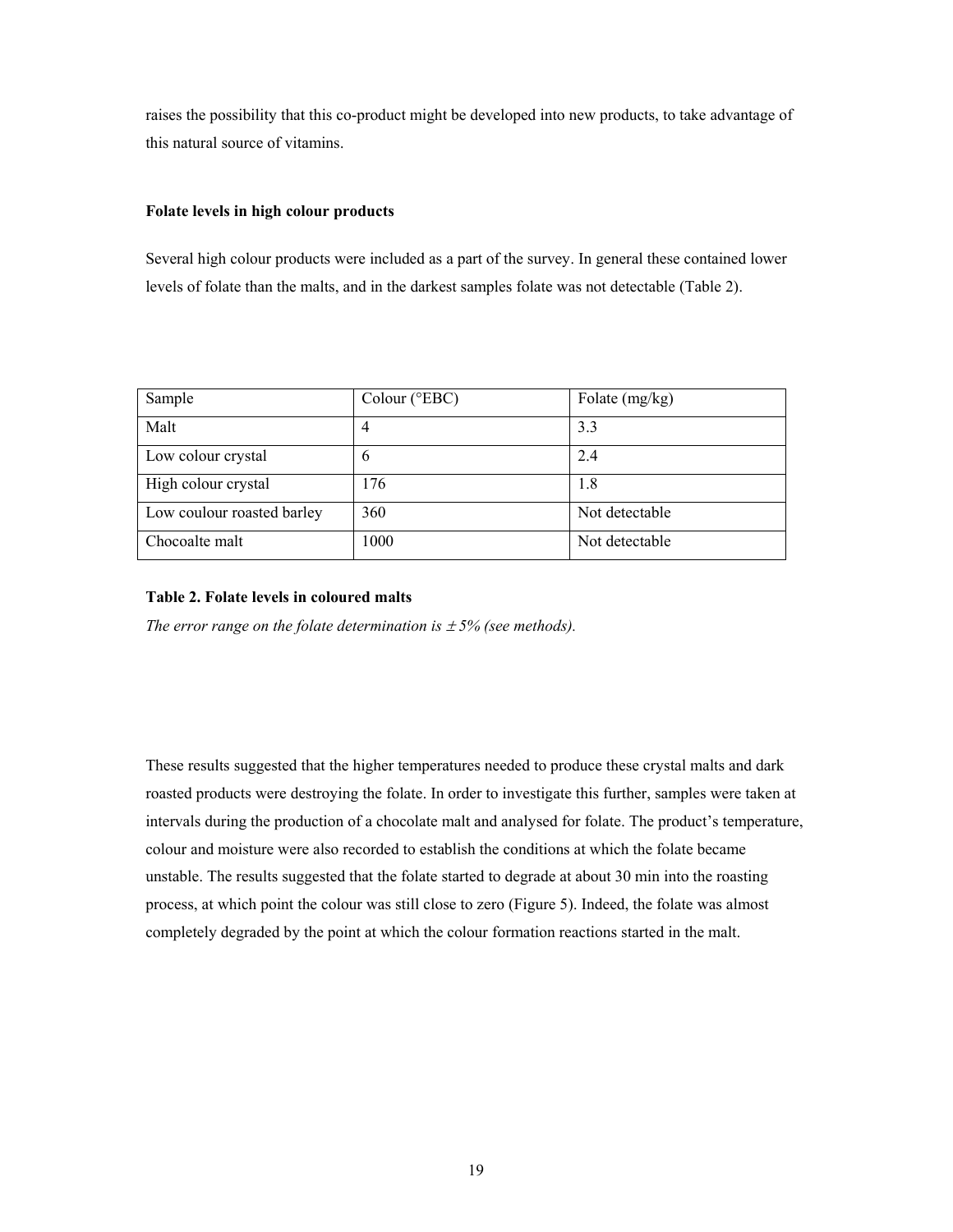

**Figure 5. Comparison of colour formation and folate levels during the production of a chocolate malt** 

By measuring the temperature of the product, it could be seen that folate loss started at a temperature of about 200°C (Figure 6). These results indicate that under roasting conditions, folate destruction precedes colour formation, suggesting that it is not possible to produce a high- colour roasted malted product which retains its vitamin content.

On the other hand, the conditions for the production for colour in crystal malts are more gentle and are not as destructive to folate content. For example, from the data in Table 2, we can see that a crystal product with a colour of 176 was produced with only a 30% loss of folate. The reason for this difference between roasted and crystal malts may lie in the process itself. In the production of crystal malt a green malt is stewed, which effectively increases the levels of Maillaird reaction precursors (amino acids and sugars) in the grain. By increasing the levels of amino acids and sugars in the malt, colour reactions can take place at lower temperatures, which in this case results in the preservation of the vitamin content. Therefore, not all coloured products are completely lacking in folate, and for non brewing purposes maltsters may consider utilising crystal malts as a darker-coloured nutritious product.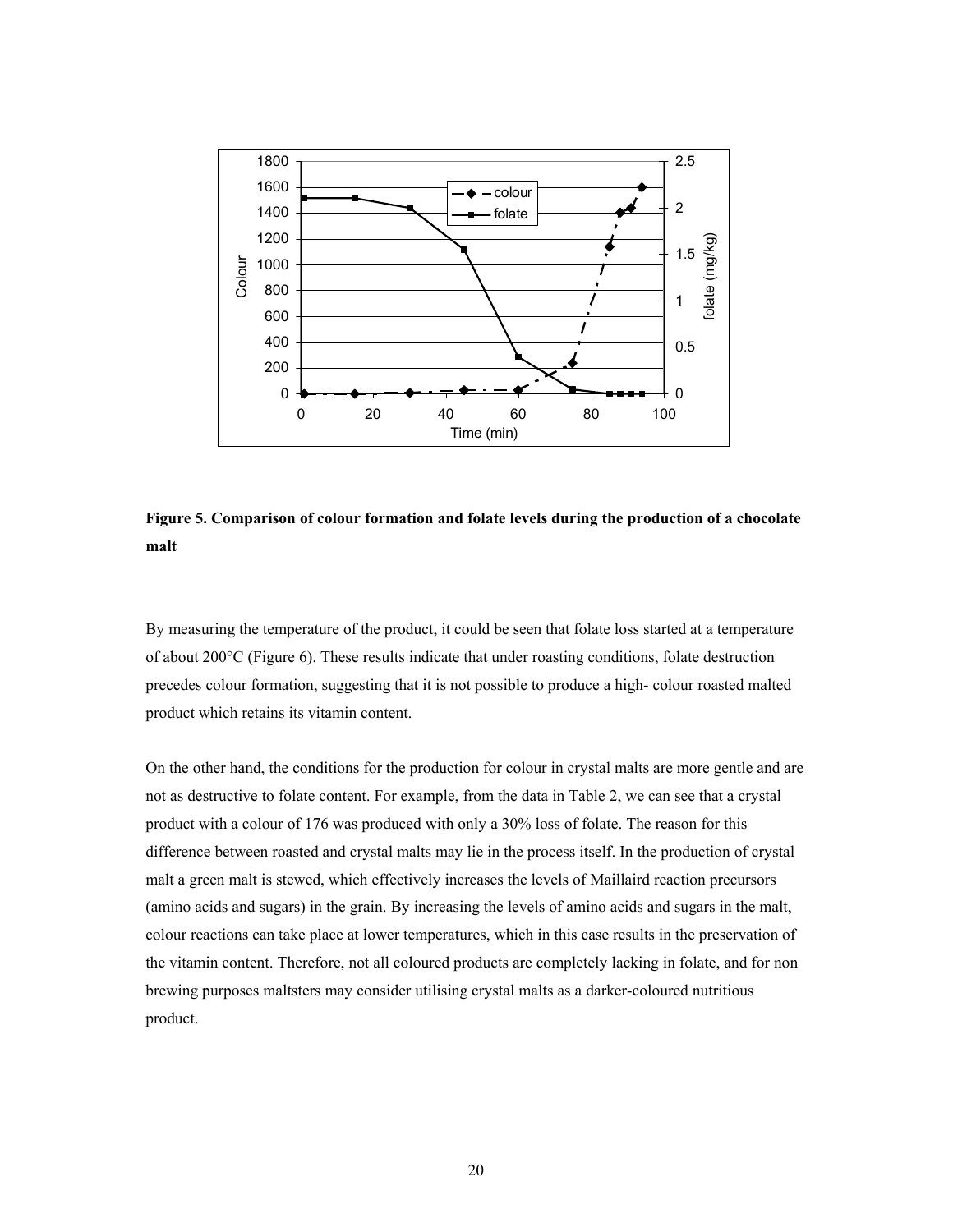



#### **CONCLUSIONS**

The aim of this part of this HGCA-funded project was to establish the folate content of UK-produced malted products, with a view to providing a guideline to their nutritional value. The results of this survey showed that levels of 2.8 mg folate/kg were typical for brewing malts, and other malted cereal products. These levels are 2-3 fold higher than those found in unmalted cereals, suggesting that the nutritional value of malt should not be overlooked. Perhaps the most significant result from this work was the discovery that HDP malts were especially rich in this vitamin and could perhaps be marketed with a view to emphasising their nutritional value. In addition, the very high levels of folate in the Maltings co-product, roots, offers potential for the development of new nutritional-based products for the marketplace.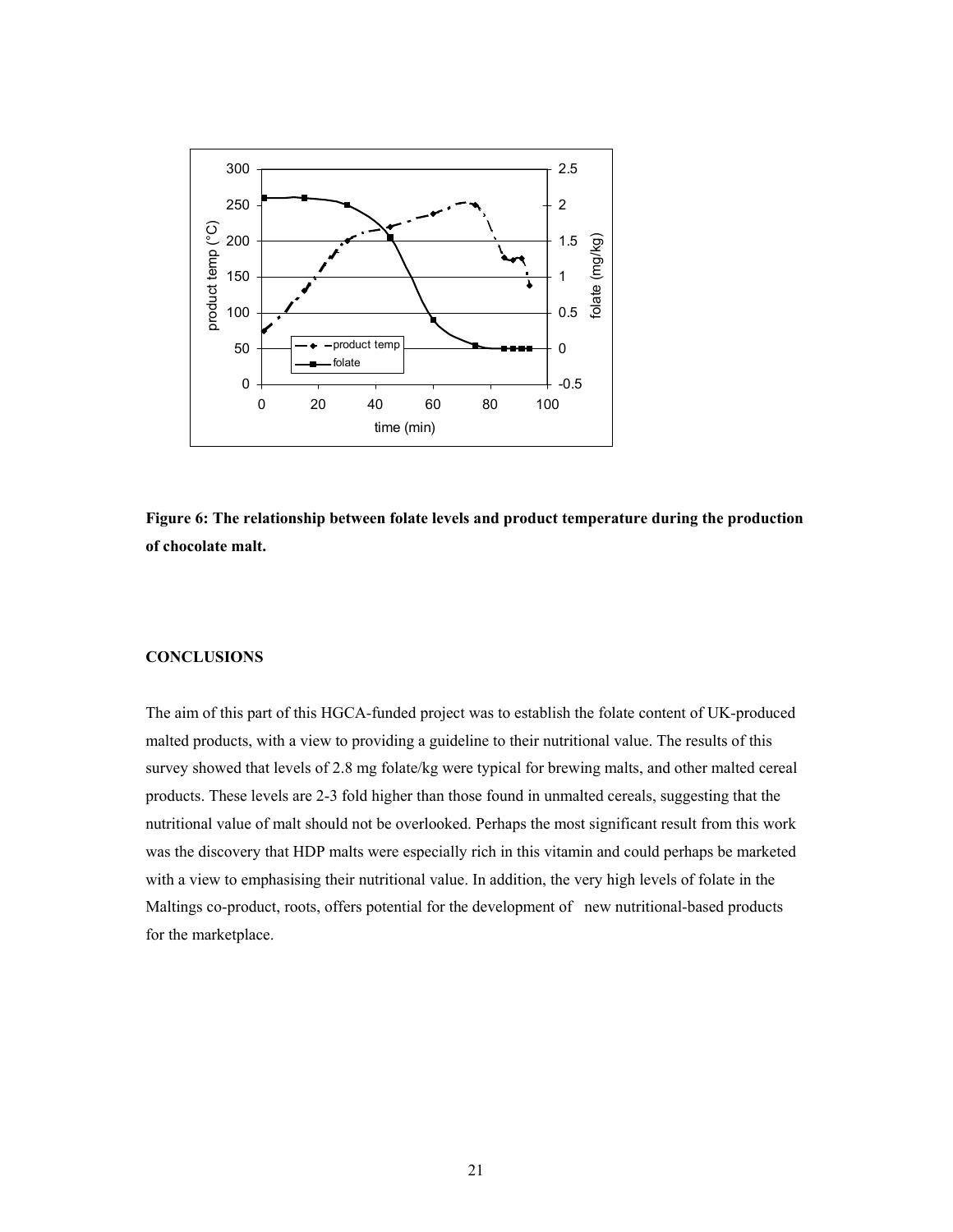## **ACKNOWLEDGEMENTS**

The authors would like to thank all the Maltsters who contributed samples for the survey, or gave us access to their facilities. Catherine O'Shaughnessy is thanked for her help with the roasting work, Karin Pawlowsky for performing the statistical analysis and also Chris Booer for his ever useful insights and suggestions during the project. This project was funded by the HGCA (no. 2366), who are also thanked for their financial support.

## **REFERENCES**

Finney, P.L., (1982) Recent Adv. Phytochem, **17**: 229-305 Pfeiffer, C.M., Rogers, L.M. and Gregory, J. F. (1997) J. Agric. Food Chem **45**: 407-413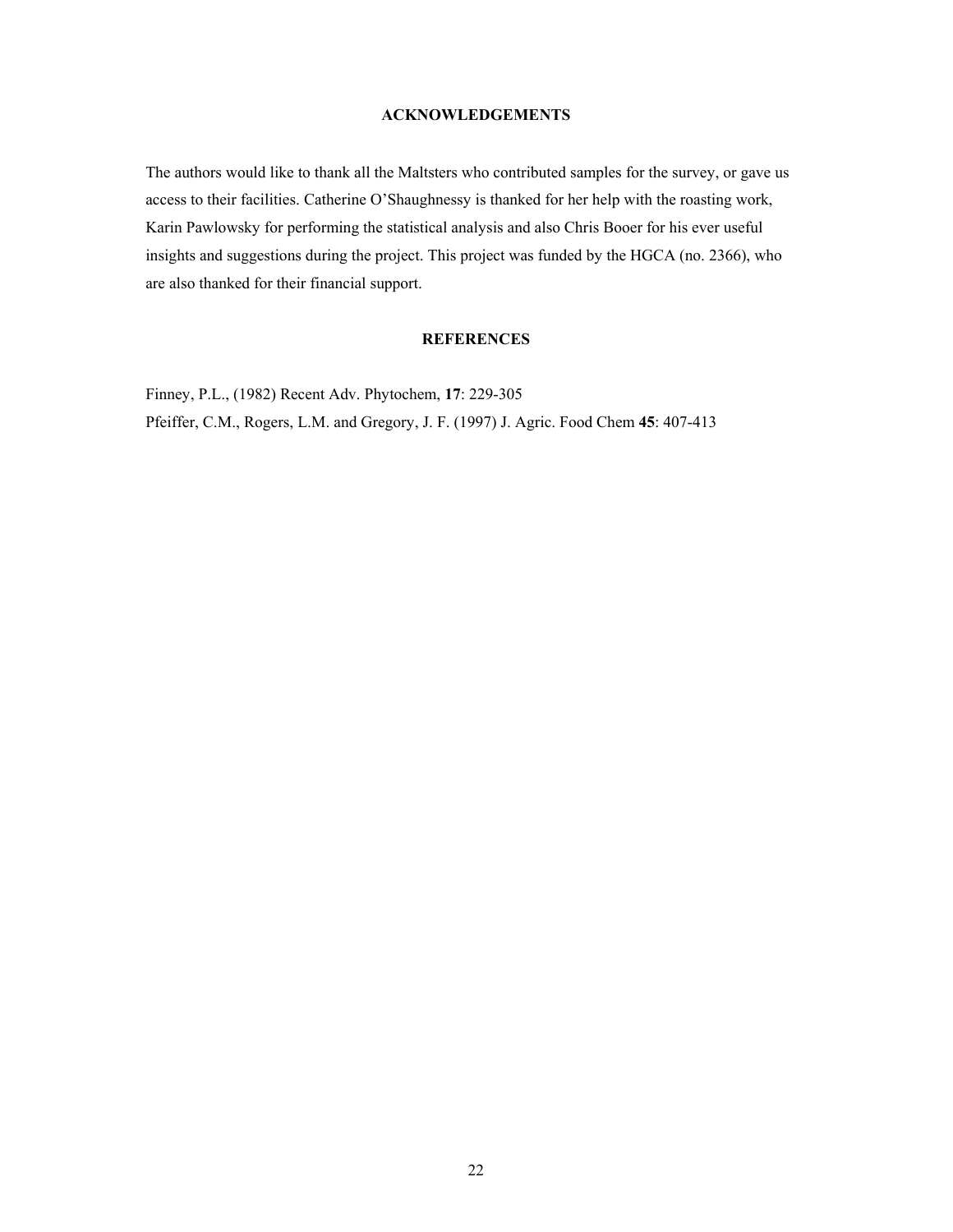#### **Increases in the folate (vitamin B9) content of barley during germination**

Caroline J. Walker, Chris Booer, Robert Smith and Stephen Livens Brewing Research International, Lyttel Hall, Nutfield, Surrey RH1 4HY

## **ABSTRACT**

Cereals are a good source of folate (vitamin B9), a vitamin which is often lacking in Western diets. However, malted cereals are an even better source of folate, since the germination process itself raises the folate content of cereals. The aim of this project was to monitor the folate increase during germination, and look at how conditions in the Maltings affect this process. When barley or wheat was malted on the pilot scale, a 4-5 fold increase in folate content was observed. By monitoring folate content on a daily basis it could be seen that the folate increase was faster under certain conditions. The addition of gibberellic acid during malting increased the accumulation of folate, whereas the application of bromate inhibited this accumulation, suggesting that folate accumulation was linked to embryo development. Pilot kilning studies showed that the folate was stable to typical kilning temperatures. The exception to this was after application of gibberellic acid, where kilning seemed to be destructive to folate. The data suggested that the folate synthesised under accelerated conditions, such as after application of gibberellic acid, is not as stable as that synthesised under standard germination conditions. However, malts high in folate content might be achieved by combining an increase in embryo development with gentler kilning conditions.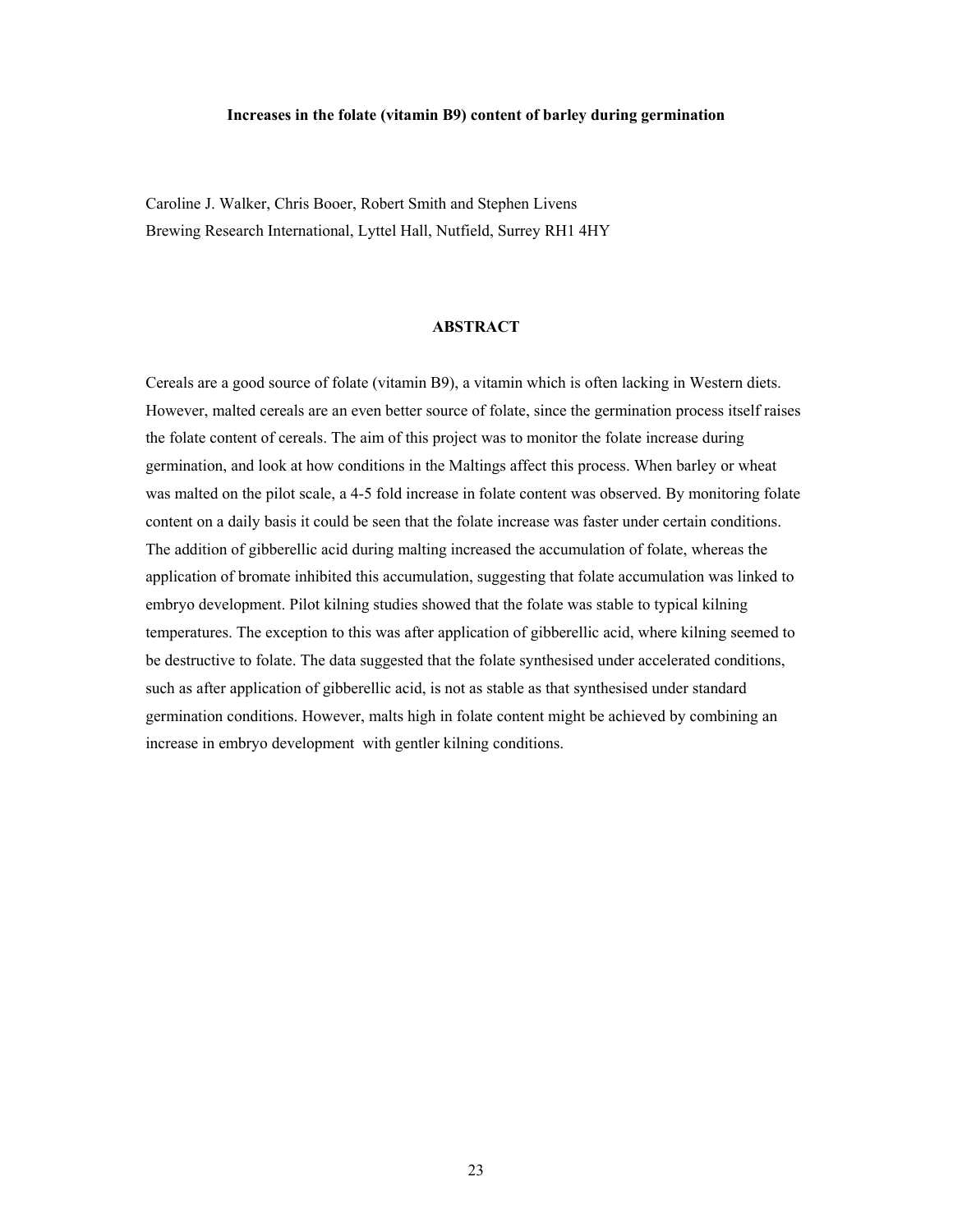## **INTRODUCTION**

Cereals are a good source of vitamins in the diet, and contain especially high levels of B vitamins. For example, folate (vitamin B9) is one of the vitamins most likely to be lacking in Western diets and is present at high levels in cereals.

Early research (Finney, 1982) suggested that the level of many vitamins increased during germination, which would imply that malted cereals may be a better source of vitamins than unmalted cereals. By analysis of various malted products as a part of this HGCA investigation, it was possible to demonstrate that this was indeed the case, with malted cereals typically having four times the levels of folate as unmalted cereals. The purpose of this HGCA project, has therefore been to establish how growth conditions, barley variety and malting conditions all affect the folate levels of the finished malt. The data have suggested that many of these parameters are influential, and a full description of this work is detailed elsewhere in this project report.

One of the key areas identified as a part of this project was to establish how the increase in folate content is affected by the malting conditions. This question was approached by varying the malting conditions in the small (300g) and pilot (50 kg) scale, and measuring the folate content of the products. The data described here suggest that folate levels are linked to the extent of embryo development.

## **MATERIALS AND METHODS**

#### **Malting conditions**

For barley samples malted at the 300g scale. Samples were steeped for 8 hours, given a 16 hour air rest, then steeped again for 24 hours. The steeping liquor was then removed and germination was for 4 days at 16°C. After malting samples were either oven dried at 45°C for 8 hours followed by 65°C for 16 hours, or were freeze dried (as indicated in the text). Application of gibberellic acid or bromate were as indicated in the text.

For barley samples malted on the pilot 50 kg scale, germination conditions were set to provide a close approximation to those in commercial plants and were adjusted according to the barley variety being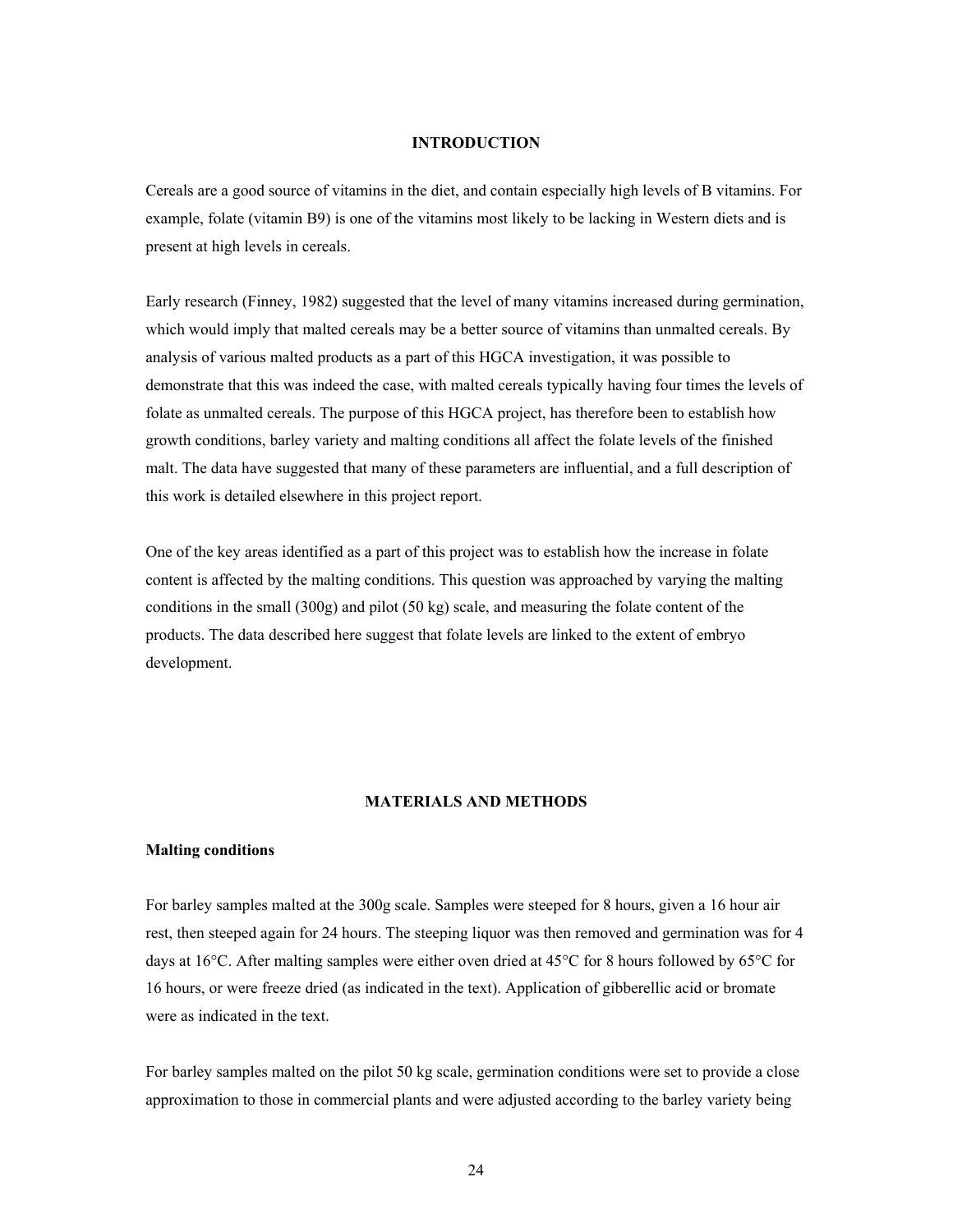malted. Samples (100g) were taken at daily intervals and either freeze dried or oven dried as described above. On the final day of malting, the remaining material was kilned in the pilot plant, and where necessary, samples were taken at the top, bottom and middle of the kiln bed.

## **Folate analysis**

Folates were analysed by the microbiological method, which is a standard method in the food industry. Samples were milled, then incubated in a buffer containing amylase and a hog kidney deconjugase in order to extract the folate from the malt material. A final incubation with a protease was also included, to make sure that the folate extraction was complete. This extract was then incubated with *Lactobacillus casei*, which requires folate for growth. The extent of bacterial growth could therefore be related back to the folate content of the cereal by means of a standard growth curve. This 'triple enzyme' method of folate extraction is adapted from Pfeiffer et al (1997). Due to the complex, multistage nature of this extraction, all folate values are quoted as  $\pm$  5%.

## **RESULTS AND DISCUSSION**

The typical levels of folate in unmalted cereals are 0.5-1 mg/kg, whereas the typical levels in malted cereals are 2-3.5 mg folate/kg. This suggests that at some point in the malting process there is a substantial synthesis of folate. In order to establish at what point this synthesis of folate occurs, a sample of Optic barley was malted on the pilot scale, and folate levels were monitored on a daily basis. In order to eliminate any possible influence of oven drying, the samples collected were freeze dried to minimise any loss of folate. Under these conditions, the folate content of the barley started to increase on the first day of germination, and continued to increase for the full four days of the malting period (figure 1).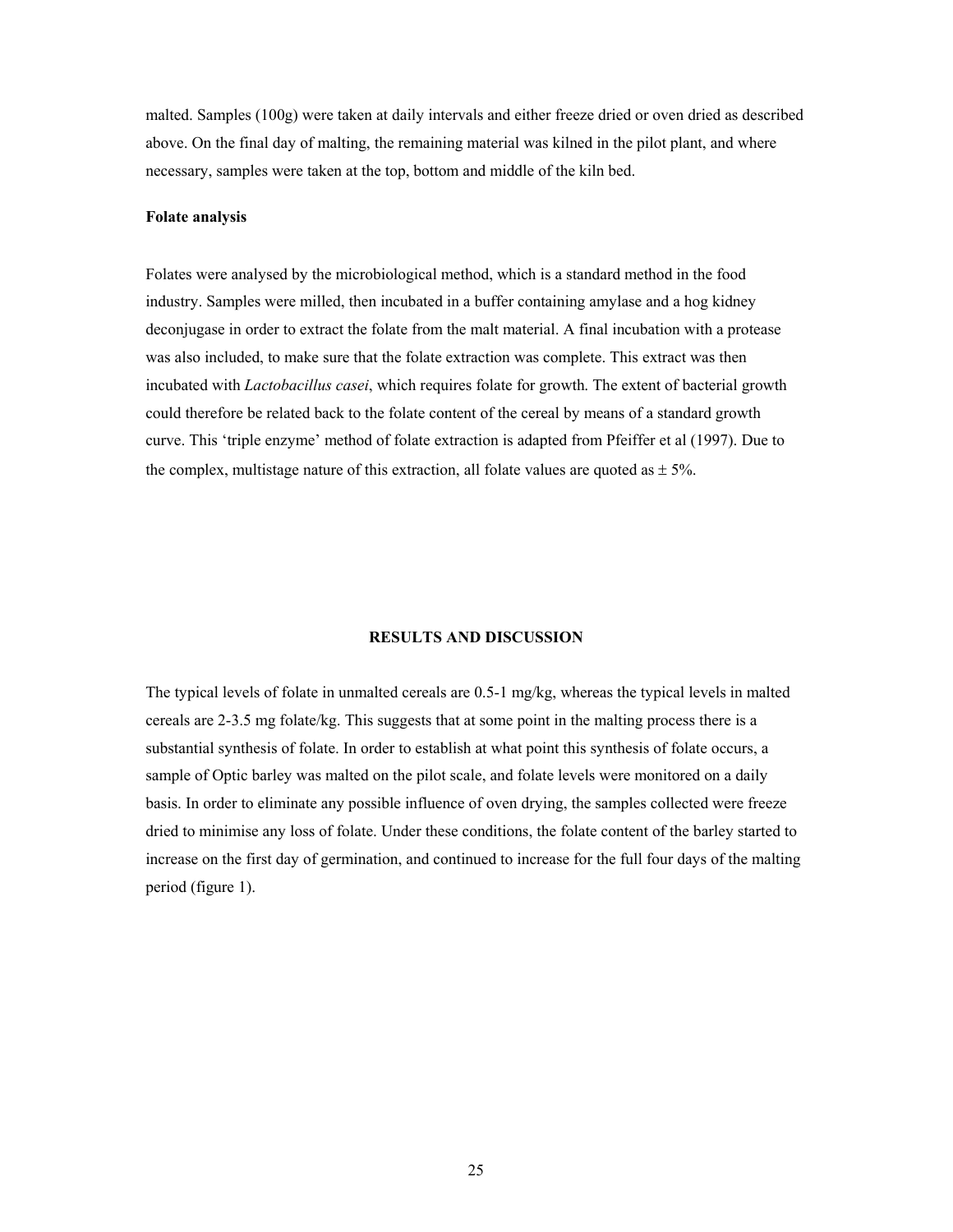

# **Figure 1: The increase in folate content during the germination of barley**

*In this experiment, Optic barley was malted. The folate values are*  $\pm$  *5% (see methods)* 

Overall, the increase in folate content during malting was approximately four fold, which is a substantial rise and emphasises the superior nutritional value of malted over unmalted cereals.

This increase in vitamin synthesis on germination is not confined to barley, and is likely to be similar for all cereals. For example, we also carried out a similar study with a wheat malt, since this is also utilised by the brewing industry for wheat beer production. Figure 2 shows that the increase in folate content during the malting of wheat was also substantial over the four day period. Although the overall increase was slightly higher in wheat compared to barley, we cannot make any generalisation about the relative folate accumulation in these two types of cereals since we have not tested enough barley and wheat samples. Data presented elsewhere in this report suggest that both variety and growth site have an influence on the extent to which folate is accumulated during germination, and it would therefore require a much more extensive study to establish if there are any significant intercereal differences.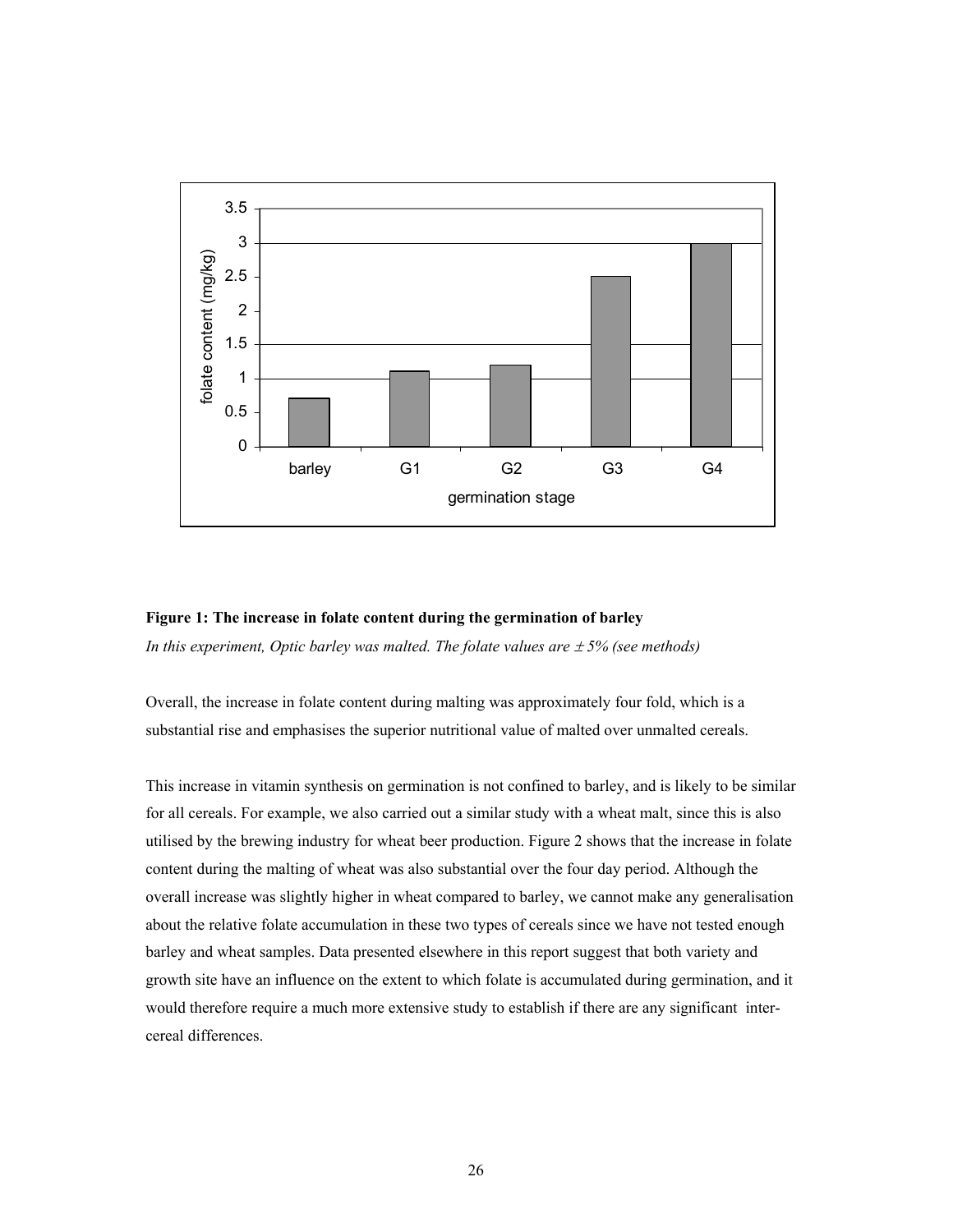



*Folate values are* ± *5%.* 

Considering barley alone, the conditions for malting vary considerably according to the type of malt to be produced e.g. ale vs lager. In order to make a side-by-side comparison of how typical ale and lager malts might perform with respect to folate accumulation, folate was monitored in the production of a Fanfare ale malt and an Optic lager malt. Other than the differences between variety and malting conditions in this trial, the Fanfare malt was also treated with gibberellic acid (GA) which is a common treatment applied to make ale malts in the UK. Figure 3 shows that both malts accumulated folate over the course of four days, and that both increased their folate content by approximately four fold. However, when compared on a day-by-day basis, the accumulation of folate was slightly more rapid earlier during the malting process in the lager malt compared to the ale malt. Again, given that these experiments require the pilot scale, it was not practical to extend this work to see to what extent these differences were a consequence of barley variety. On the other hand, it was possible to design an experiment to specifically test if the presence of GA has an effect on folate accumulation during malting.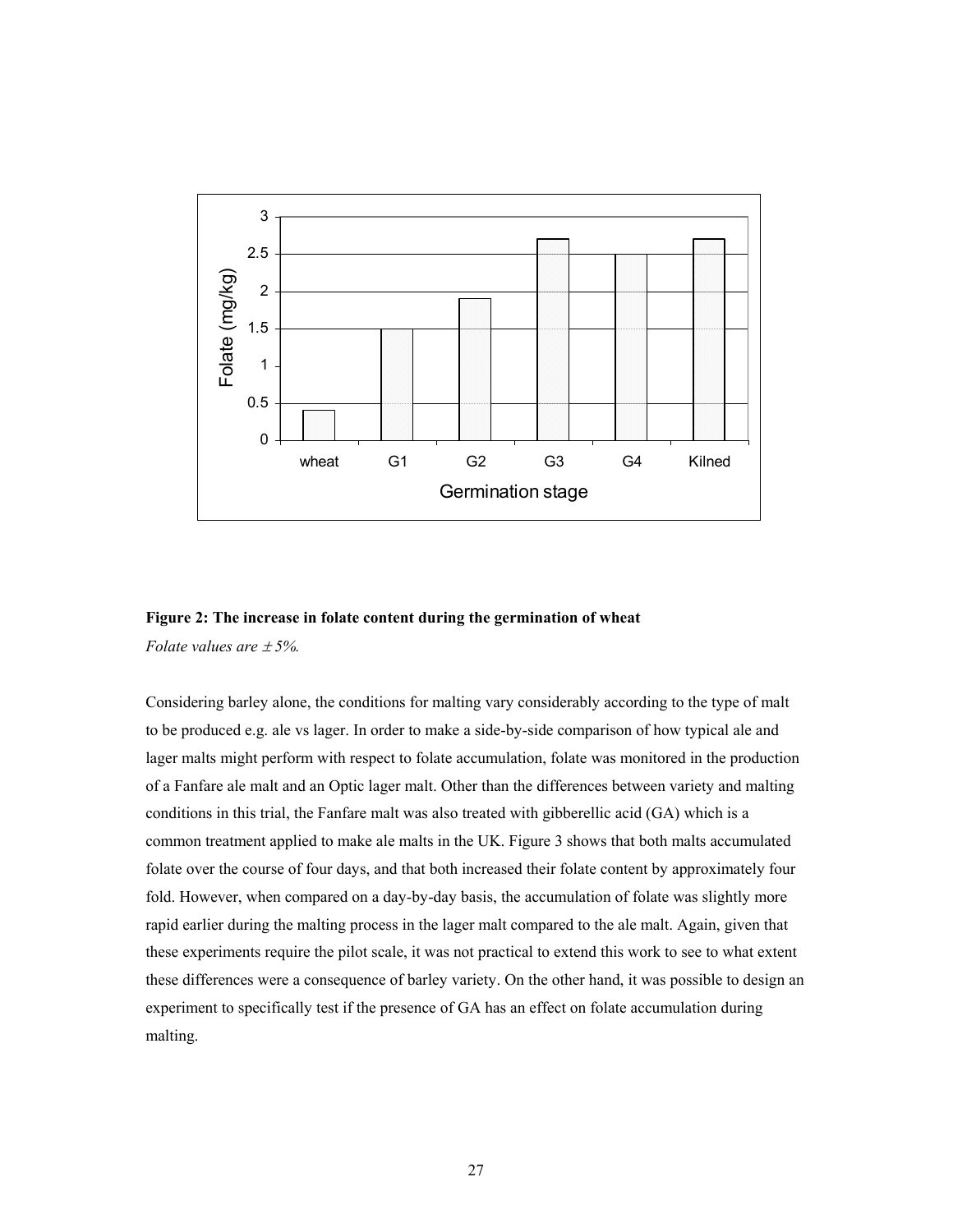

#### **Figure 3: Patterns of folate accumulation in and ale and lager malt**

The Fanfare barley was malted as an ale (with addition of GA), and the Optic was malted as a lager. Folate values are  $\pm$  5%

To determine whether GA had an effect on folate accumulation, two pilot scale maltings were run side-by-side under identical conditions with the variety Optic . For one of these samples, GA was applied during germination. Every day during malting, samples were taken for folate analysis as described above, and samples were taken again after kilning. In this case there was a very clear difference in folate accumulation between the two malting conditions (figure 4). In the presence of GA, folate accumulation was much more rapid and more extensive during germination. In fact the untreated sample had a folate content of only 3 mg/kg at the end of germination compared to the GAtreated sample where folate reached a level of 4.7 mg/kg. Since all other conditions were identical during malting, the data indicated that GA had a direct and stimulatory effect on folate accumulation.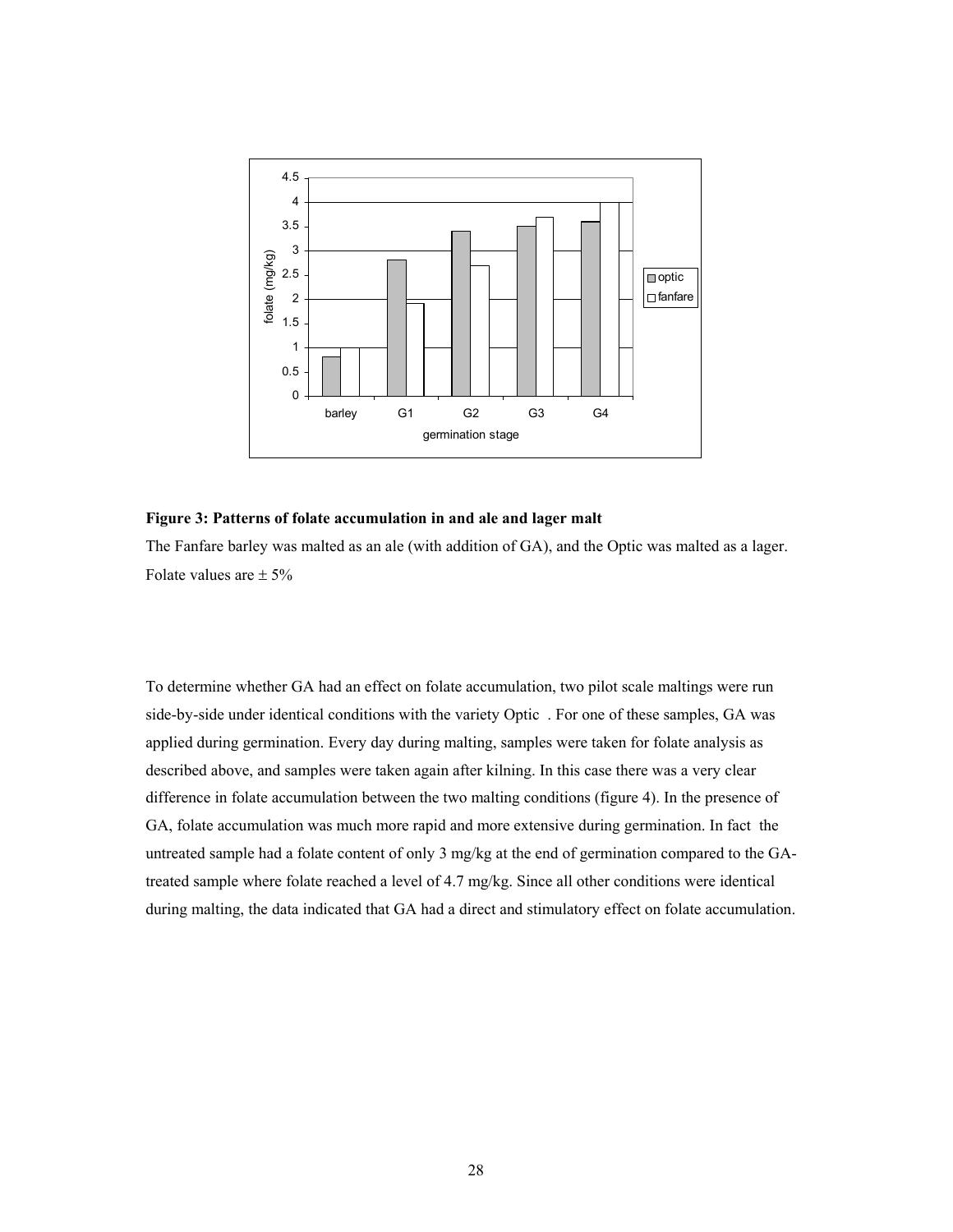

#### **Figure 4: The effect of GA on the accumulation of folate during malting**.

*Optic barley was the starting material. Folate values are*  $\pm$ *5 %.* 

Another clear difference between the treated and untreated samples was seen at the stage of kilning (figure 4). Whereas in the control sample kilning made no significant difference to folate content, in the sample treated with GA kilning caused a 40% loss of folate. This rather drastic effect of kilning on folate content after GA application was unexpected, but may be due to some unusual consequences of GA application on folate stability. Folates are usually found in the cell bound to protein, and these proteins may confer some degree of protection to heat. Once folates are extracted from proteins they tend to become less stable and are therefore more readily degraded. It can be speculated that when GA causes much larger quantities of folate to be made, then the proteins required for stabilising this vitamin in the cell are in too short supply to bind all the folate directly. This would leave a proportion of folate 'unbound' in the cell and susceptible to breakdown during kilning. Another consideration is that folates have a polyglutamate (amino acid) side chain which also increases the stability of this vitamin. Again, it is possible that either the enzyme responsible for adding this side chain to the vitamin, or the supply of glutamate, may become too limiting to function normally under the conditions of GA application. The result of such a limitation could possibly cause a proportion of the folate to be relatively unstable when exposed to kilning temperatures. The mechanism by which GA application generates a pool of 'unstable' folate is very interesting and would make an excellent topic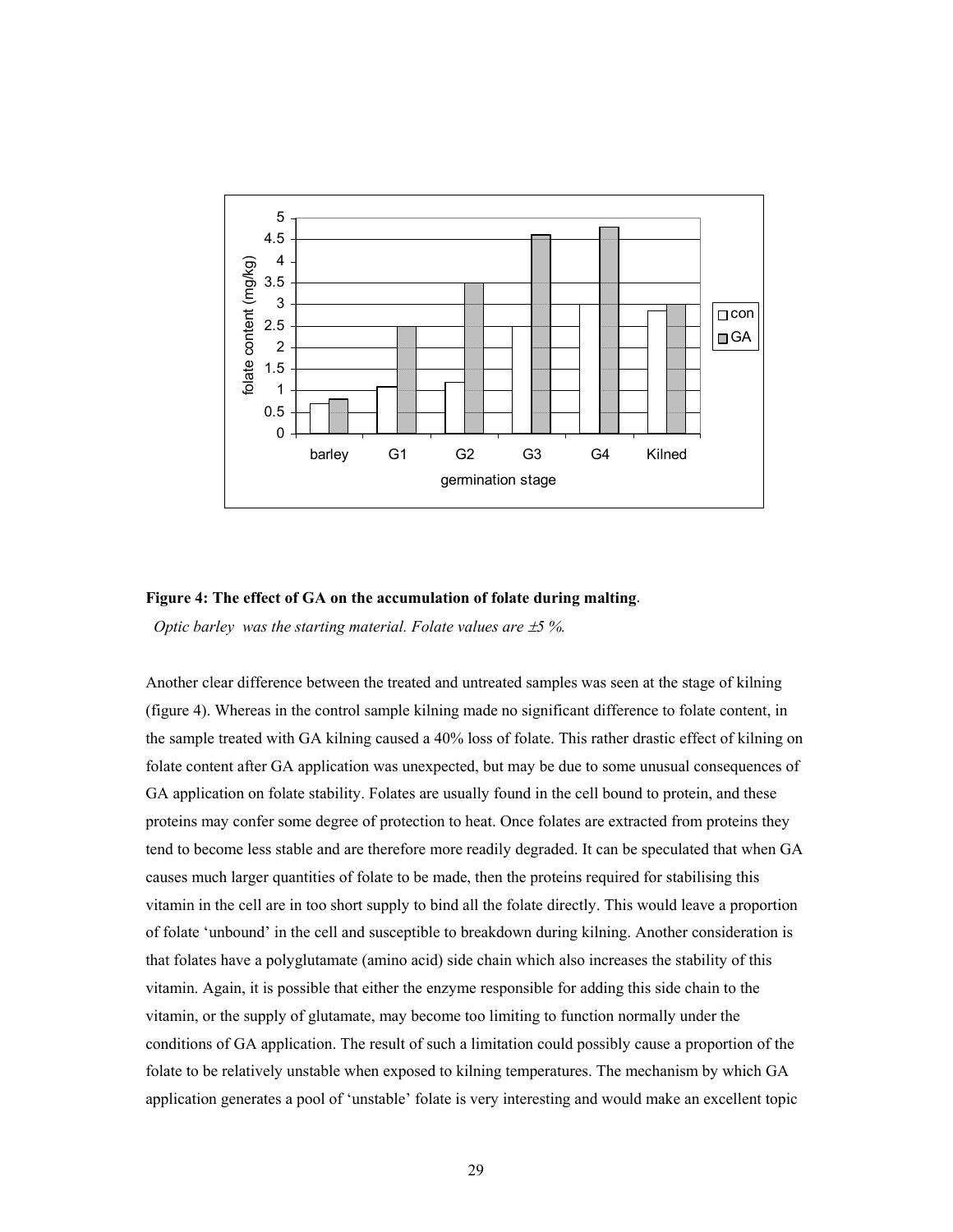for further academic research. But from an applied point of view, such an investigation was considered too detailed for this project, although it clearly has consequences for developing potential strategies for increasing the folate contents of malt.

It should be emphasised that we observed no significant loss of folate in the control sample of this experiment (figure 4), and so normal kilning conditions do not seem to pose any problems as far as folate content is concerned. This result can also be seen for the malting of wheat in figure 2. As a part of this project, we performed a range of kilning trials to test for possible gradient effects in folate content across the kiln bed, and to test for optimal conditions. However, the effect of kilning on folate content was so minimal on ale and lager malts, that it was concluded that there was no benefit to optimising kilning conditions for standard malts. While unexciting, this result is reassuring in that most of the folate made during malting is likely to be almost completely preserved in the finished malted product, with the exception of malts treated with GA. However, the GA-treated samples still had a high folate level, which was in the same range as untreated malts. The practice of GA application could not therefore be considered to be detrimental to folate content in the context of commercially available products.

The stimulation of folate production with GA accumulation seen in figure 4 also suggested that folate accumulation is linked to embryo development, with stimulated embryo development leading to increased folate production. In order to test this hypothesis, the effect of the additive bromate on folate accumulation was tested. Bromate has the ability to inhibit protein synthesis during germination, and would therefore be expected to slow down many of the biochemical pathways that are being activated as the seed grows. Therefore a small scale (300g) experiment was carried out where barley was malted at several different concentrations of bromate (figure 5).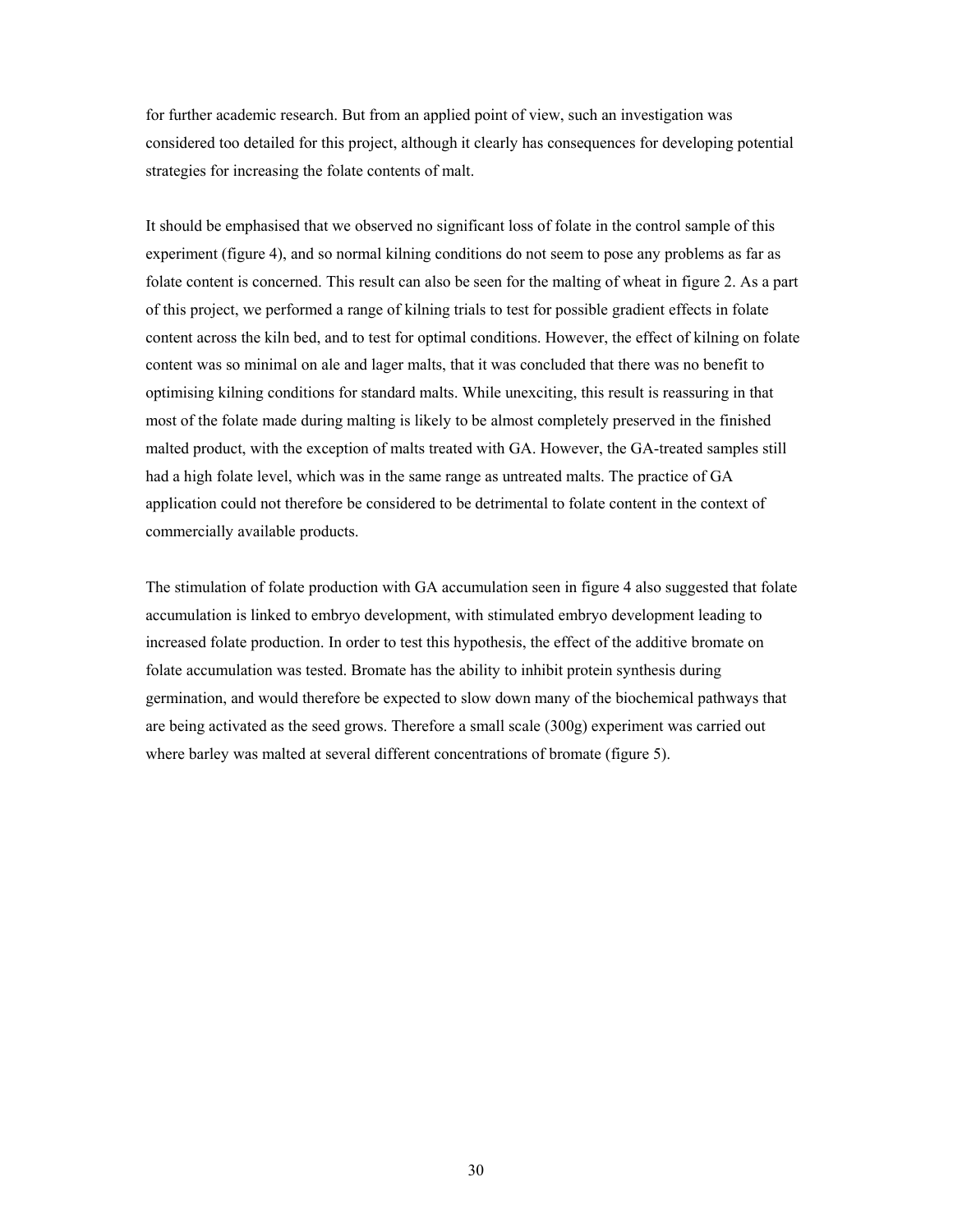

## **Figure 5: The effect of bromate addition during malting on the folate levels in Fanfare and Optic malts**.

*Malting was on the 330g scale. Folate values are*  $\pm$  *5%* 

The data showed that in the absence of bromate, the folate levels in Fanfare and Optic malts were similar (approximately 3.7 mg/kg) after malting. In the presence of bromate, the folate levels in both malts were reduced in a dose-dependent manner, with bromate at 1000 ppm being the most inhibitory. This result therefore suggests that protein synthesis, and presumably embryo development, is a key factor for determining the accumulation of folate during germination.

This observation from experimental work fits well with the results from our survey of malted products in which we found that high diastatic potential (HDP) malts had a significantly higher folate content than ale and lager malts. Since HDP malts are usually germinated under more intensive conditions than either ale or lager malts it would be expected for them to have more embryo development and consequently a higher folate content. In addition, the much cooler kilning temperatures for HDP malts (usually in the region of 60°C as a maximum temperature) would help to preserve folate stability after malting. Our survey work showed that roots were also an excellent source of folate, with levels 10 times higher than those in malted cereals. This result is quite consistent with folate synthesis taking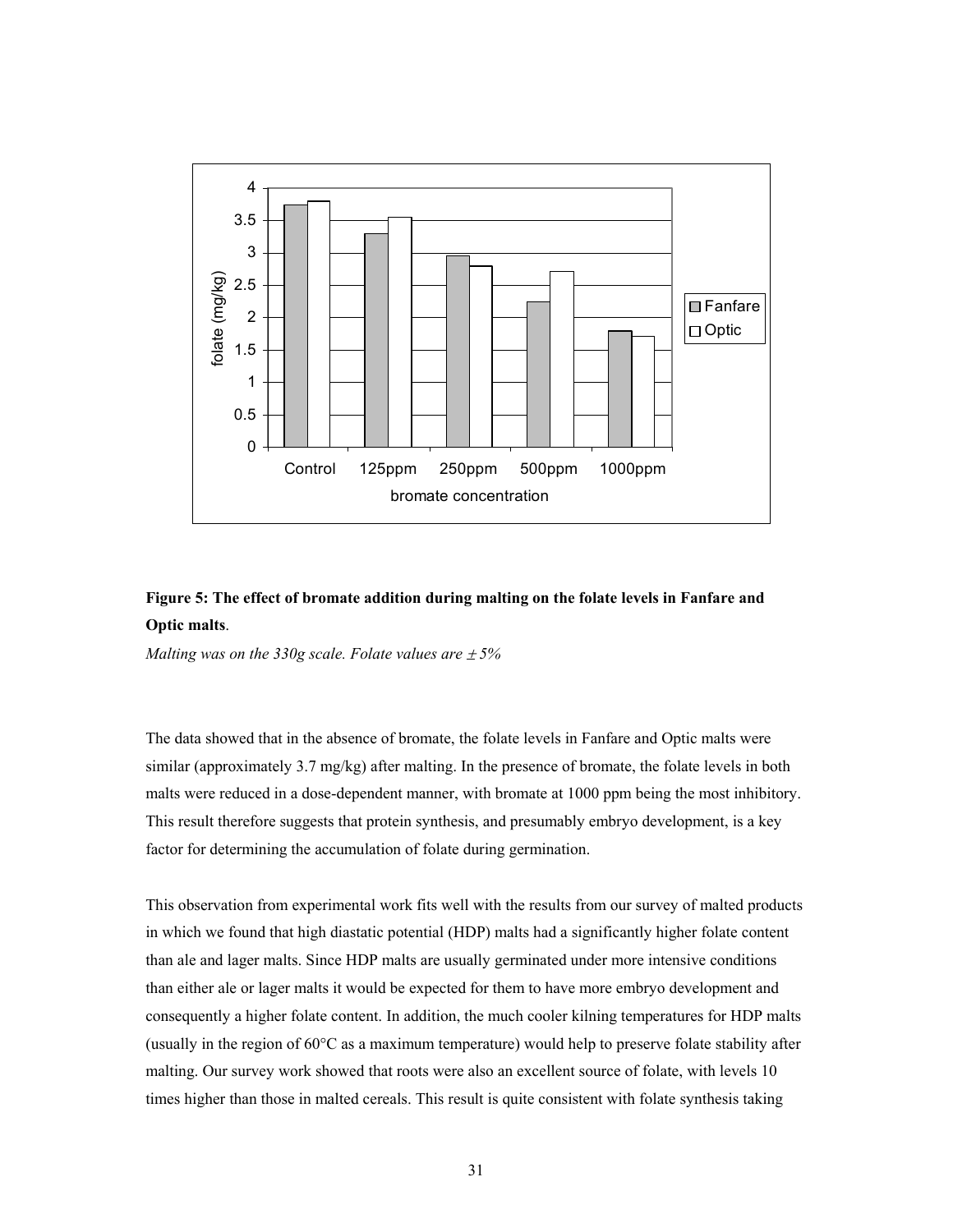place in the embryo, since roots are themselves a part of the embryo and are essentially free from the folate-poor endosperm and husk of the seed.

## **CONCLUSIONS**

This pilot and small scale malting study has revealed some key factors which may affect the accumulation of folate during malting. First, folate accumulation is linked to the extent of embryo development, and second, if embryo development is 'pushed' too quickly, the folate produced may be less stable to kilning. Taken together, this work can provide some guidelines for maltsters interested in developing high folate malts as foods of high nutritive value. For example, a high folate malt could potentially be generated by the use of GA during malting followed by a much lower temperature and gentler kilning regime. Another factor that might be considered is the starting material. Work on variety and growth conditions reported elsewhere in this project suggest that some varieties are better at accumulating folate during malting than others, and that higher levels of nitrogen application could also be beneficial.

To summarise, the accumulation of folate during malting is a highly complex process and is affected by a wide range of factors. However, there are clear strategies that might be used if a maltster wishes to enhance the nutritional value of malted products.

## **ACKNOWLEDGEMENTS**

The authors would like Jim Grant for technical assistance. This project was funded by the HGCA (no. 2366), who are also thanked for their financial support.

## **REFERENCES**

Finney, P.L., (1982) Recent Adv. Phytochem, **17**: 229-305 Pfeiffer, C.M., Rogers, L.M. and Gregory, J. F. (1997) J. Agric. Food Chem **45**: 407-413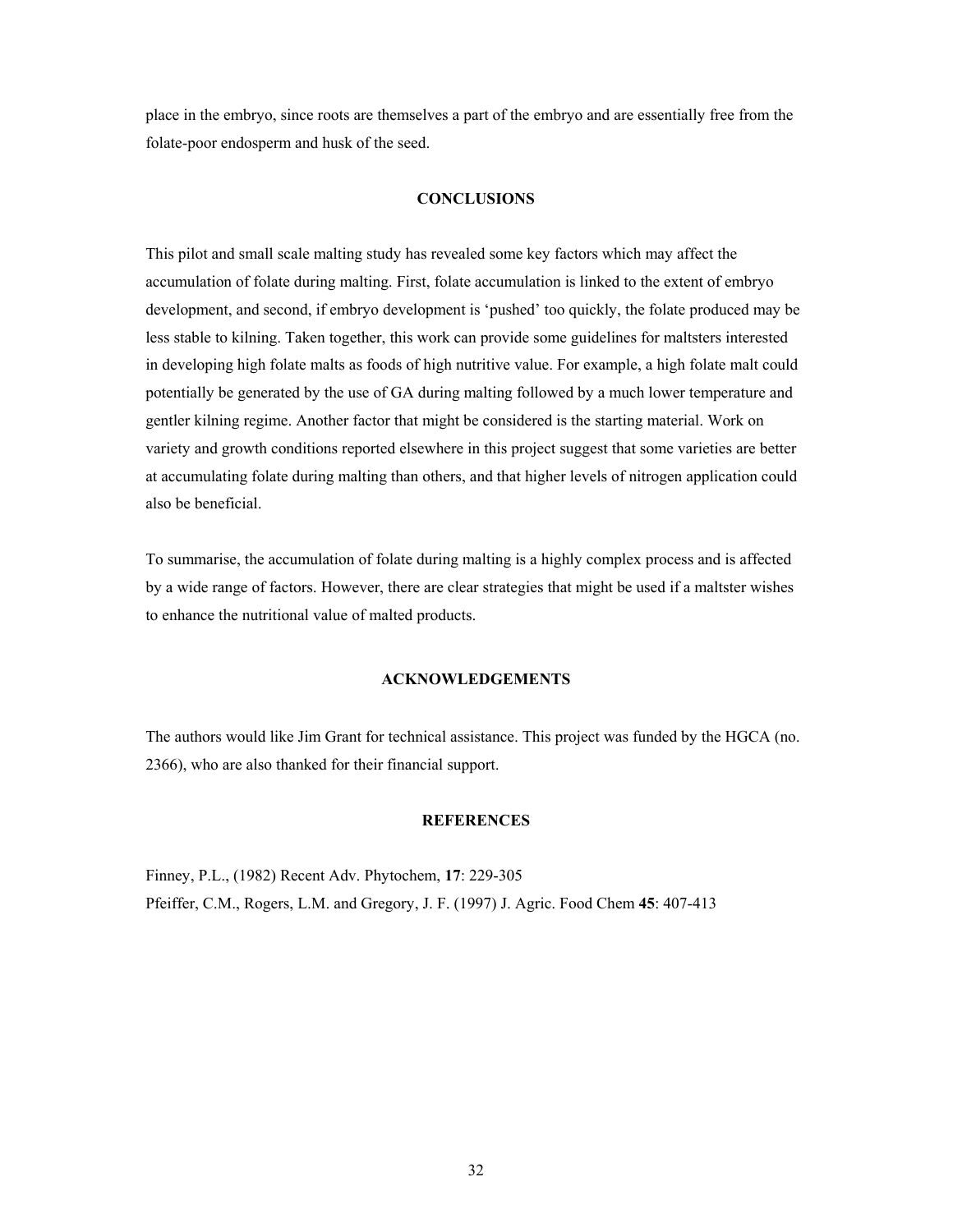#### **The effect of variety and growth conditions on the folate content of malted cereals**

Caroline J. Walker, Robert Smith and Robert Muller Brewing Research International, Lyttel Hall, Nutfield, Surrey RH1 4HY

## **ABSTRACT**

When cereals are malted, the levels of folate (vitamin B9) increase. Although the extent of this increase is affected by the malting conditions themselves, in this study, we asked whether variety and growth conditions could also have an influence. Several sample sets of barley were used in order to address this question. The folate levels in malts prepared from a set of 9 varieties grown at a single site varied between 3.5 and 4.8 mg folate/kg. This suggested that some varieties may have more potential to accumulate folate than others. In order to analyse this hypothesis in more depth, the folate levels in malts prepared from a statistically designed sample set of 60 barleys (varieties Tavern, Cellar, Optic and Chariot ) were measured. The data showed that there was indeed a statistically significant varietal effect, with some varieties accumulating more folate than others. This result suggested that there must be a genetic component to the ability to accumulate folate. In order to establish the effect of growth conditions, a statistically designed sample set of 60 (Optic) barley samples were also malted and folate levels were measured. These barleys varied in seedrate, nitrogen application and fungicide application. The data suggested that of these parameters, only nitrogen application had a significant effect on folate accumulation, with higher levels of application favouring higher folate levels in the finished malt. These results provide some strategies for the barley breeder and farmer as to how the folate content of malts might be naturally enhanced.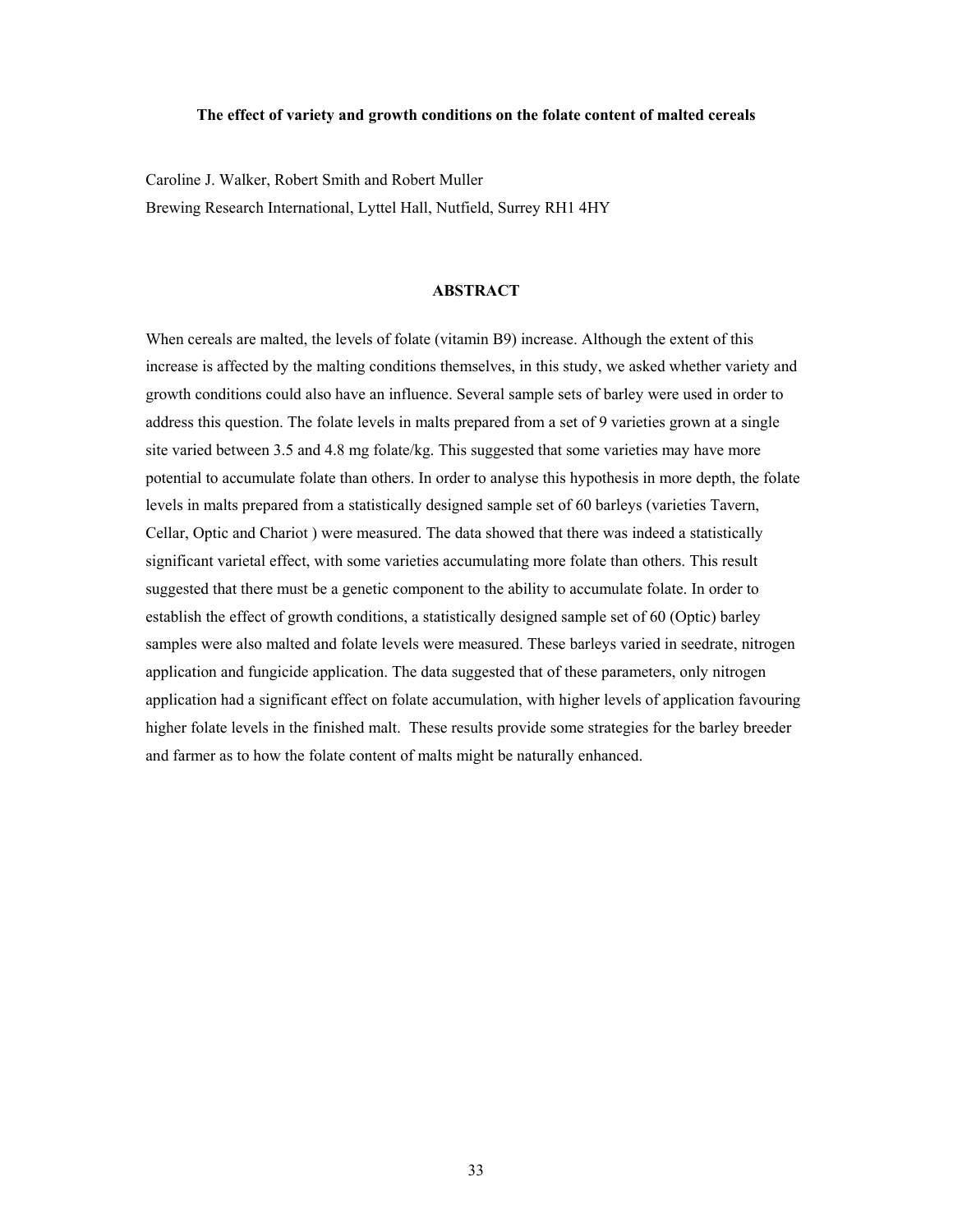## **INTRODUCTION**

Cereals are a good source of vitamins in the diet, and contain especially high levels of B vitamins. For example, folate (vitamin B9), is one of the vitamins most likely to be lacking in Western diets and is present at high levels in cereals.

Early research (Finney, 1982) suggested that the level of many vitamins increased during germination, which would imply that malted cereals may be a better source of vitamins than unmalted cereals. By analysis of various malted products as a part of this HGCA investigation, it was possible to demonstrate that this was indeed the case, with malted cereals typically having 2-3 times the levels of folate as unmalted cereals (detailed in this report). It was therefore of interest to establish which parameters affected the ability of the barley to accumulate folate, and look at the possibility of naturally producing high folate malts. Work on malting conditions revealed that embryo development and heat treatments were key factors affecting the extent of folate accumulation, and this work is also detailed in this report. However, the purpose of this part of the investigation was to look at the question of whether growth conditions and/or barley variety were also influential factors on folate accumulation.

## **MATERIALS AND METHODS**

#### **Barley**

Several sets of barley were collected for this project.

The first sample set came from a single site (Rothwell) and consisted of both brewing and non brewing barley varieties, and were from the 2000 harvest. The varieties were as follows: Jewel, Regina, Pearl, Fanfare, Heligan, Artist, Static, Halcyon and Delibes.

The second and third sample set came from ADAS, and were grown at the BG Bridgets site under very closely defined conditions (also year 2000). Each sample set consisted of 60 barley samples, and these sets were designed in order to give sufficient statistical power to determine the effects on variety and growth conditions.

In the first of these sets, the barleys tested were Optic, Chariot, Cellar and Tavern. These were grown at the seedrates of 50, 100, 2000, 4000 and 8000 /  $m^2$ ; nitrogen application was 100kg N/ha and Amistar Pro Unix was applied as fungicide for all of these samples.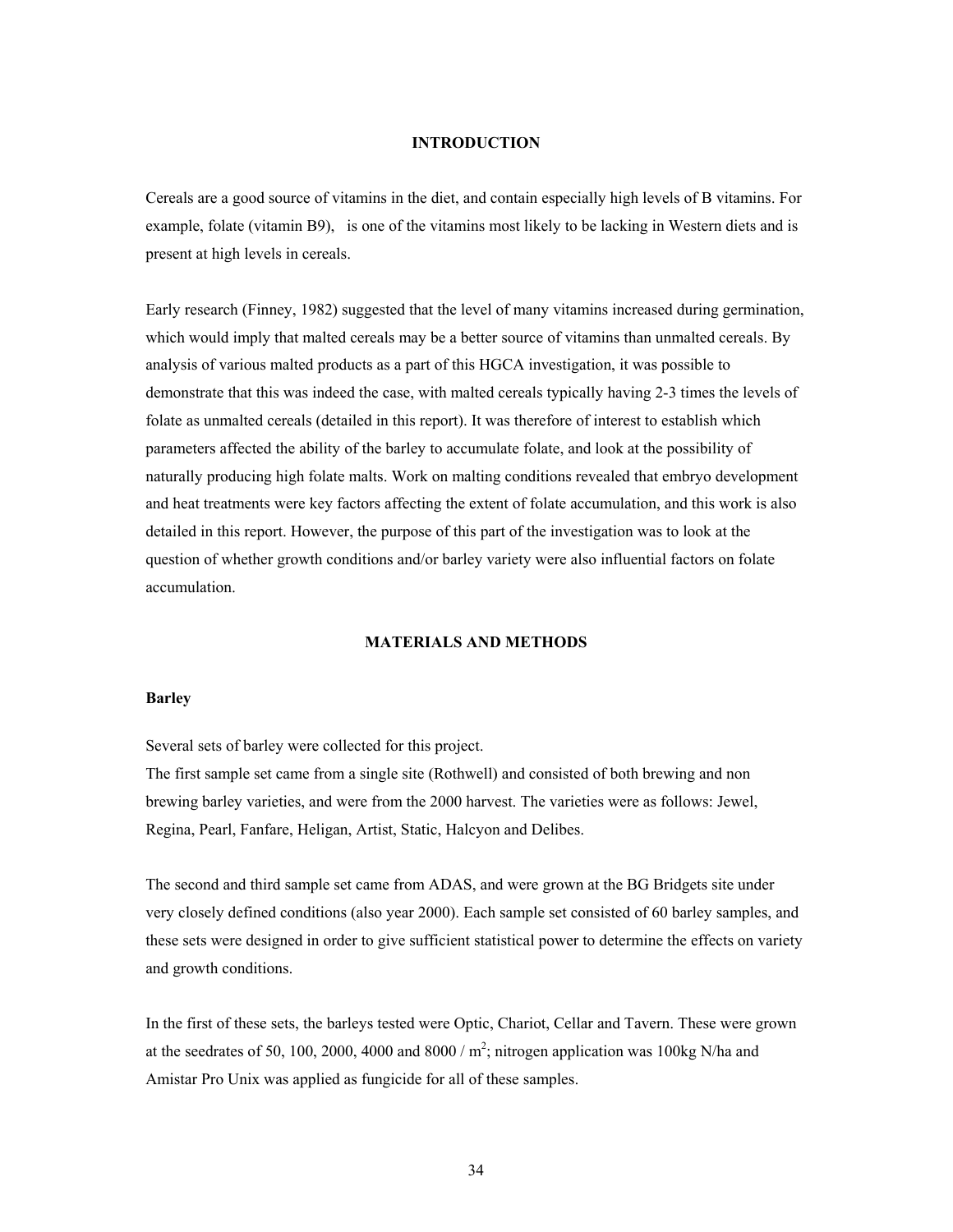For the second set to determine the effect of growth conditions, the following parameters were varied according to Table 1 below:

| Seedrate        |                              |  |
|-----------------|------------------------------|--|
| 11              | 100 seed/ $m^2$              |  |
|                 | $2 400 \text{ seed/m}^2$     |  |
|                 |                              |  |
| <u>Nitrogen</u> |                              |  |
|                 | 50 kg N/ha                   |  |
|                 | $2 100 \text{ kg N/ha}$      |  |
|                 | $3 150$ kg N/ha              |  |
|                 |                              |  |
|                 | Fungicide                    |  |
|                 | 1 Amistar Pro 21/ha plus     |  |
|                 | Unix 0.67 kg/ha GS 30-31     |  |
|                 | $2$ Opus 1.0l/ha plus        |  |
|                 | Corbel 0.51/ha GS 30-31      |  |
|                 | 3 Amistar Pro 21/ha plus     |  |
|                 | Unix $0.67$ kg/ha GS 30-31 + |  |
|                 | Amistar Pro 2l/ha GS 45-59   |  |

## **Table 1: Variations in seedrate, Nitrogen application and Fungicide application utilised to determine the effect of growth conditions on folate accumulation in germinating barley**

## **Malting conditions**

All barley samples were malted under identical conditions at the 300g scale. Samples were steeped for 8 hours, given a 16 hour air rest, then steeped again for 24 hours. The steeping liquor was then removed and germination was for 4 days at 16°C. After malting samples were either oven dried at 45°C for 8 hours followed by 65°C for 16 hours, or were freeze dried (as indicated in the text).

#### **Folate analysis**

Folates were analysed by the microbiological method, which is a standard method in the food industry. Samples were milled, then incubated in a buffer containing amylase and a hog kidney deconjugase in order to extract the folate from the malt material. A final incubation with a protease was also included, to make sure that the folate extraction was complete. This extract was then incubated with *Lactobacillus casei*, which requires folate for growth. The extent of bacterial growth could therefore be related back to the folate content of the cereal by means of a standard growth curve. This 'triple enzyme' method of folate extraction is adapted from Pfeiffer et al (1997)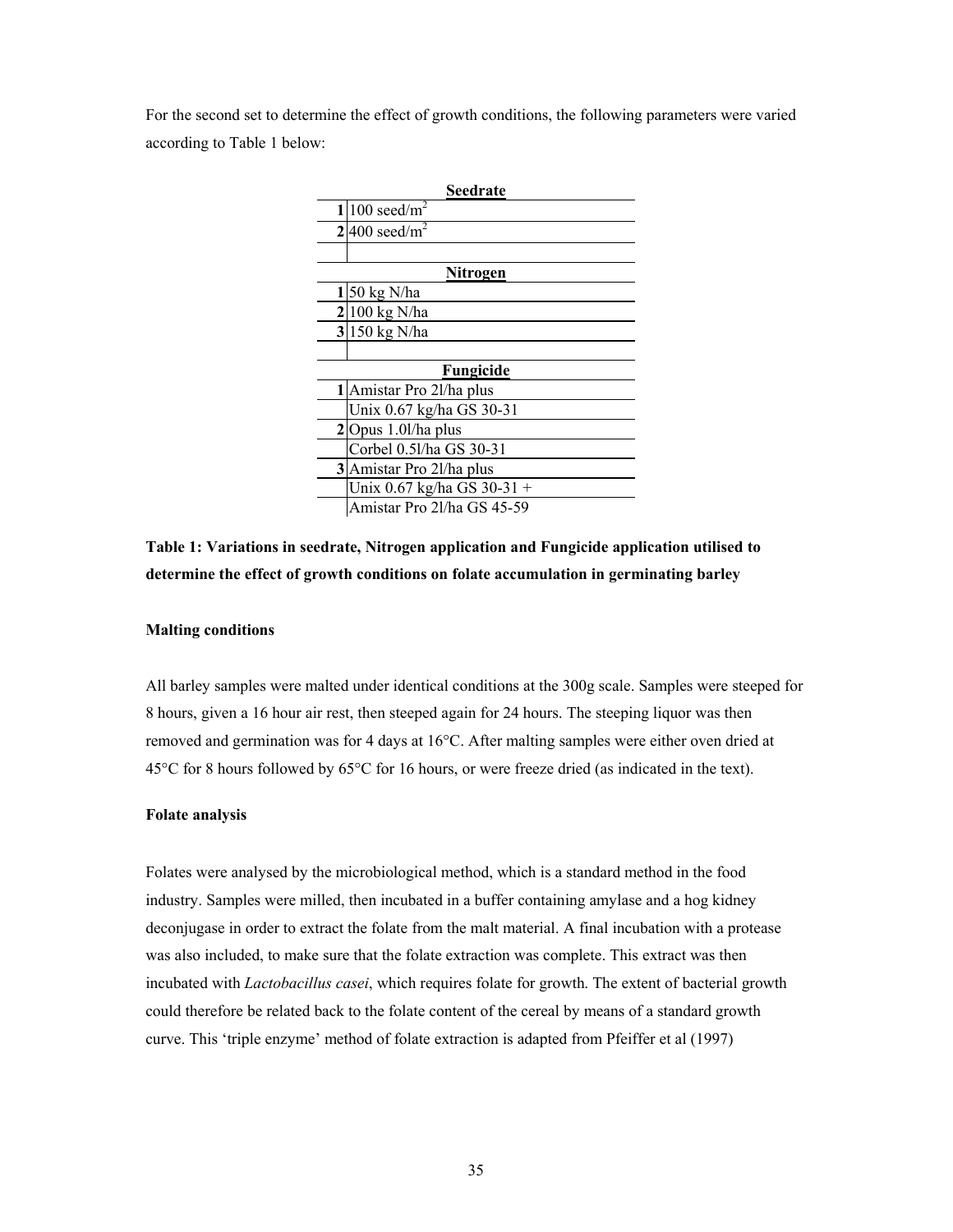# **Statistical Analysis**

Statistical analysis was by the Genstat 3.5 programme (Windows)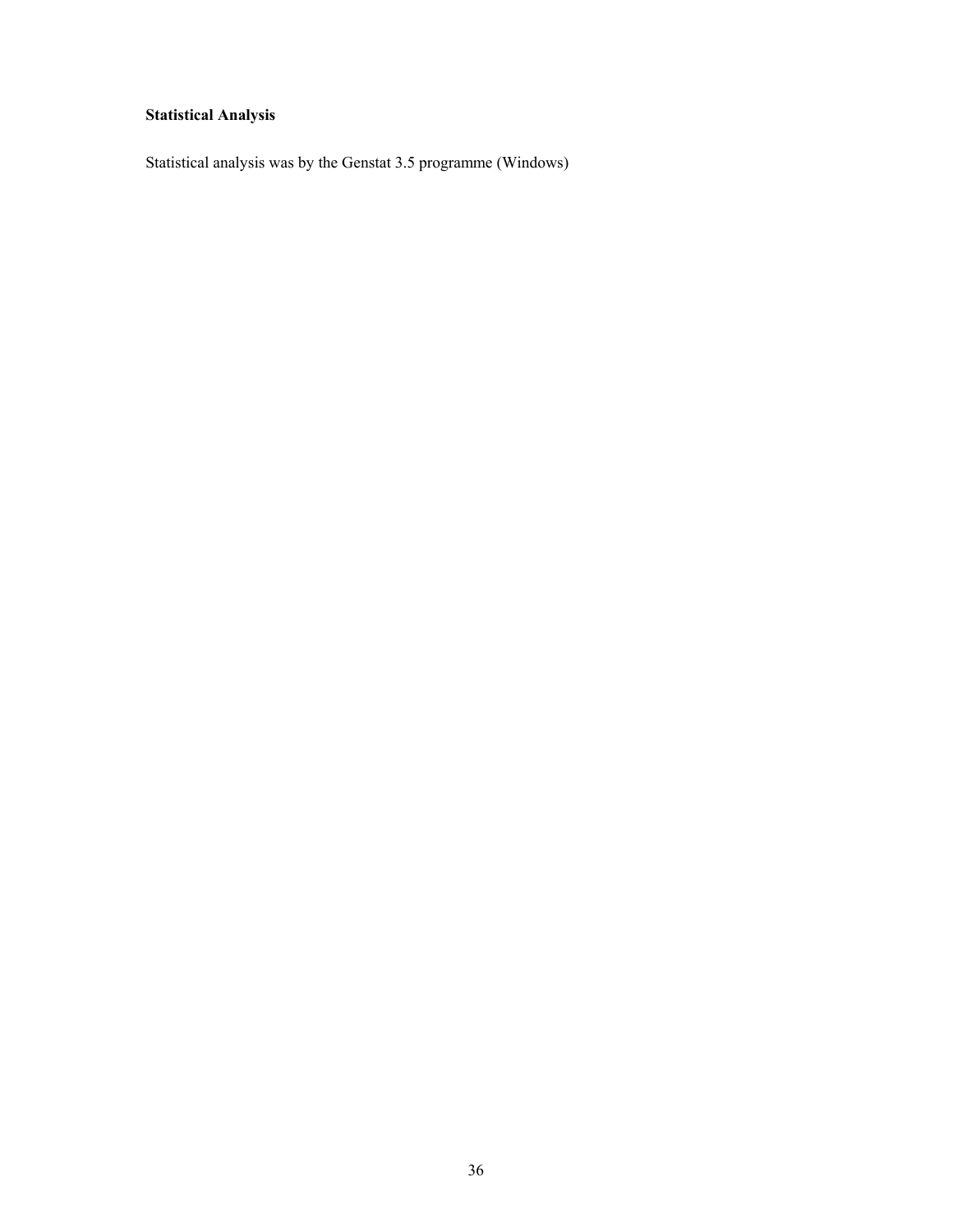#### **RESULTS AND DISCUSSION**

Experimental work had demonstrated that malting conditions influenced the rate and extent of folate accumulation during germination. The aim of this part of the project was to establish whether variety and growth conditions could also have an influence. The first sample set used to address this question came from the Rothwell site. This collection of barleys included both malting varieties (Pearl, Regina, Fanfare and Halcyon) as well as feed grade varieties such as Heligan. As such the samples included a wide spectrum of barley types which in principle would have been expected to give us the greatest variation in terms of folate accumulation during malting. Clearly, if we were not able to measure differences between such a diverse range of barley types, we could assume that varietal effects were not a significant factor in folate accumulation.

The first parameter measured was folate content in the unmalted barley samples, to determine if the endogenous levels of folates were different. The data showed that the folate levels were indeed different between the varieties, varying between 0.9 and 1.3 mg folate/kg (Figure 1). However, it should be noted that with an error of  $\pm$  5%, these varietal differences were not substantial.



**Figure 1. The folate levels in several barley varieties, grown at Rothwell**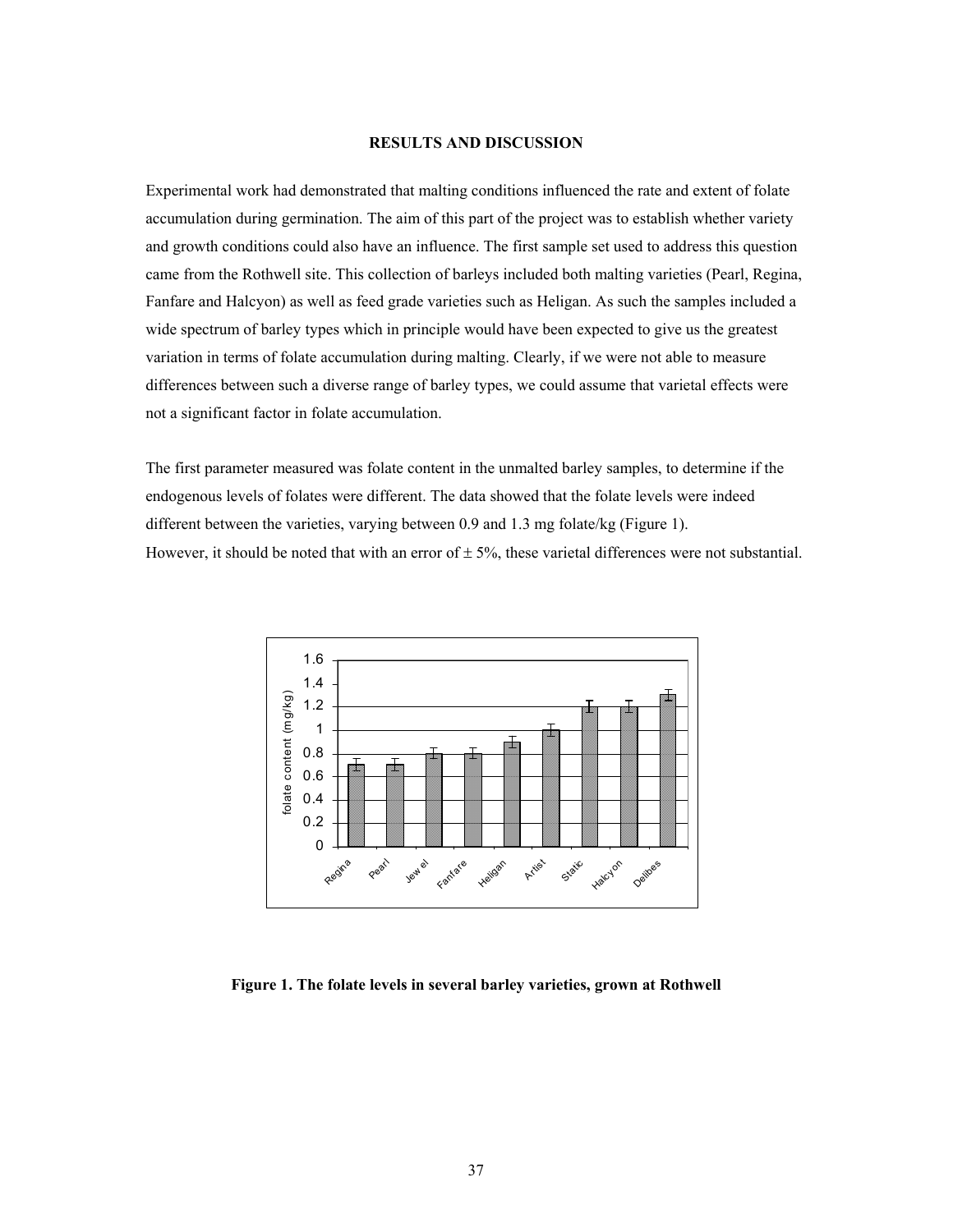After micromalting (see methods) the samples were freeze-dried, in order to provide the gentlest and most non-destructive drying regime to the folate as possible. As expected, the folate levels were much higher in the malted samples, varying between 3.5 and 4.6 mg folate kg (Figure 2).



**Figure 2. The folate levels in several barley malts. The barley samples were all grown at Rothwell, and micromalted under identical conditions** 

In order to gain a better comparison between the barley varieties, the increase in folate content during malting relative to that in the barley was estimated for each variety. This data is summarised in Table 2.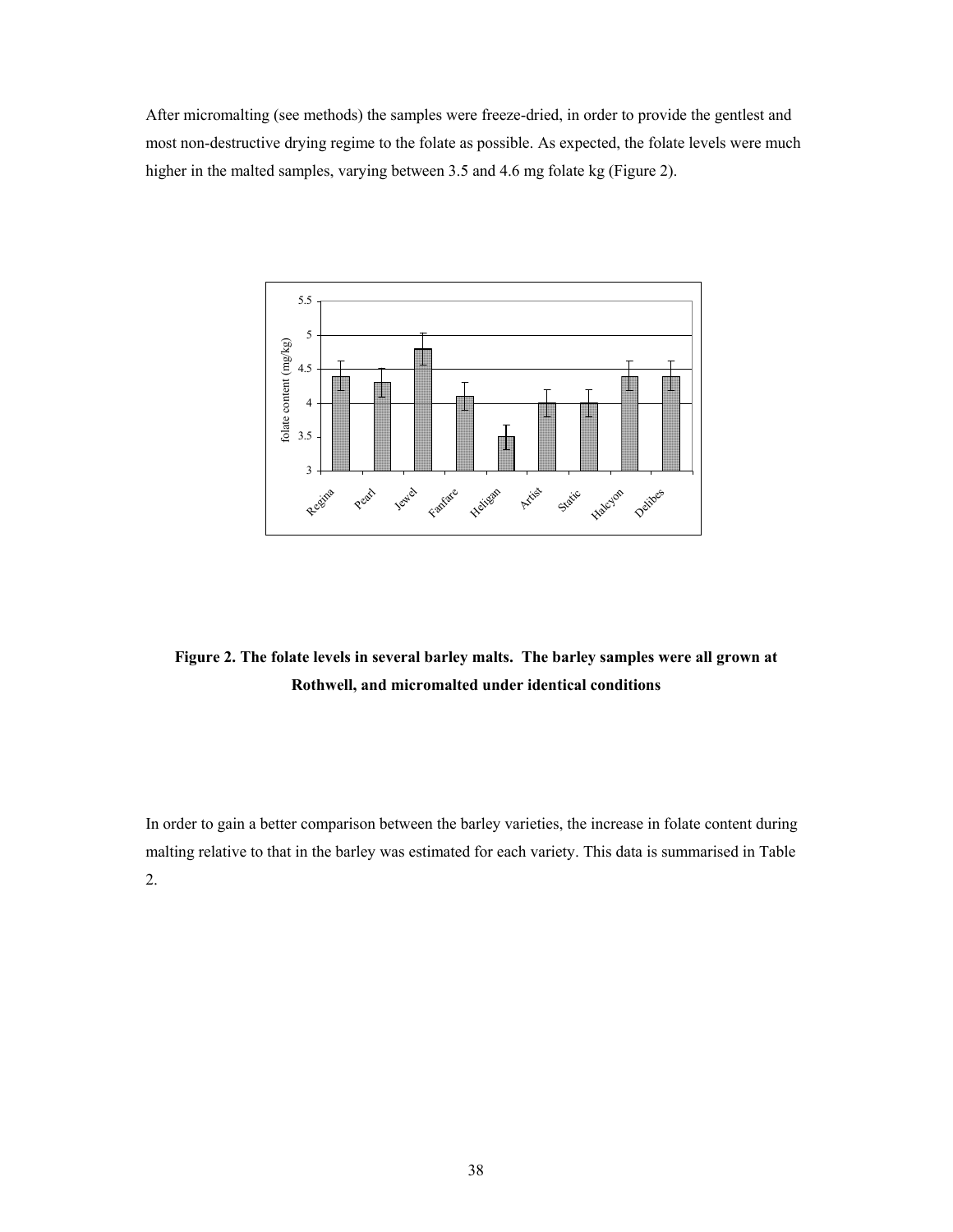| <b>Variety</b> | Folate increase relative to barley |
|----------------|------------------------------------|
| Pearl          | 4.8                                |
| Regina         | 4.4                                |
| <b>Fanfare</b> | 4.1                                |
| Heligan        | 3.5                                |
| Artist         | 4                                  |
| <b>Jewel</b>   | 4.4                                |
| <b>Halcyon</b> | 3.6                                |
| <b>Delibes</b> | 3.6                                |
| <b>Static</b>  | 3.1                                |

**Table 2: The extent of folate increase on malting for a selection of varieties grown at the Rothwell site.** Folate levels were measured both in the barley and corresponding malts. The folate increase was calculated as a factor comparing the malt to barley, with a value of 3 indicating that the folate levels tripled on malting.

It was concluded from this initial experiment that these barley varieties showed clear differences in their ability to accumulate folate when malted under identical conditions. Some varieties only tripled their folate content, whereas other were able to produce an almost five fold-increase. This suggested that further work to look more closely at varietal effects would be justified.

Although the above data suggest that varietal effects may indeed be important in determining the extent to which folate is produced during germination, this result cannot be considered as statistically valid, due to the limited amount of samples analysed. Therefore it was decided to use a sample set which had been specifically designed to give sufficient data to allow for a statistical analysis on this question. The sample set consisted of four barley varieties (Cellar, Optic, Tavern and Chariot) which were grown at a single site but at a variety of seedrates (see Materials and Methods). All of these barleys were malted under identical conditions, and then gently oven dried.

The folate contents of the malted barleys were statistically analysed for both an influence of seedrate as well as for an influence of variety. The analysis showed that seedrate had no significant effect on the malt folate content, whereas barley variety did appear to be an influential factor. Figure 3 shows the mean value for the folate content of each variety, and indicates the standard error of this measurement. The data suggest that the folate levels in Tavern malts were significantly higher than those in Optic, Tavern and Chariot malts. Whereas there was no significant difference between Cellar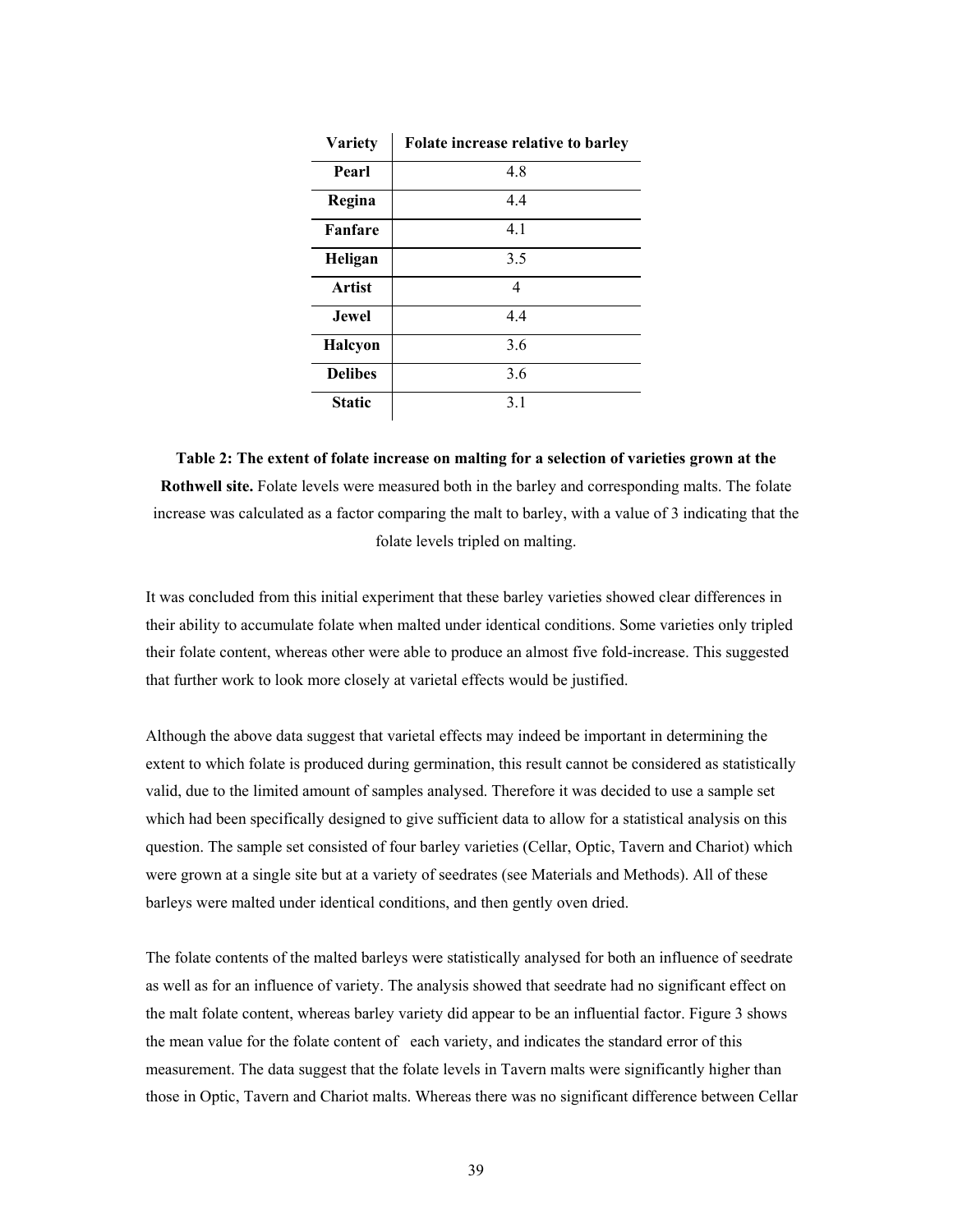and Chariot malts, both of these varieties' malts had a significantly higher folate content than the Optic malts.



**Figure 3. The mean folate content of Cellar, Optic, Chariot and Tavern malts**. The samples analysed were malts from barleys grown at a single site at a variety of seedrates. The data are shown with an indication of the standard error of the grand mean.

These barley samples were also analysed for several other parameters as a part of the HGCA-funded project on Protocols to Control Malt Quality (no. 2294). The folate values in these malts were therefore also checked for correlations with the following parameters: Light Transflectance (LTm), germination capacity, germinative energy, water sensitivity, sieve distribution, growth delay and growth rate. However, there was no correlation between malt folate content and any of these parameters, suggesting that only variety had any significant on folate accumulation during malting.

The discovery of a varietal influence on folate accumulation indicates that genetic factors are important in determining the rate of folate accumulation in a germinating seed. This result is not entirely unexpected since vitamin synthesis requires the combined action of many different biosynthetic enzymes. Plant varieties might be expected to differ in the levels of these enzymes which are present in the seed, and in the speed in which the production of these enzymes are 'switched on' during germination. The response of a seed to external factors (water and sunlight) is also extremely complex, and would again be expected to vary according to the genetic background of the plant.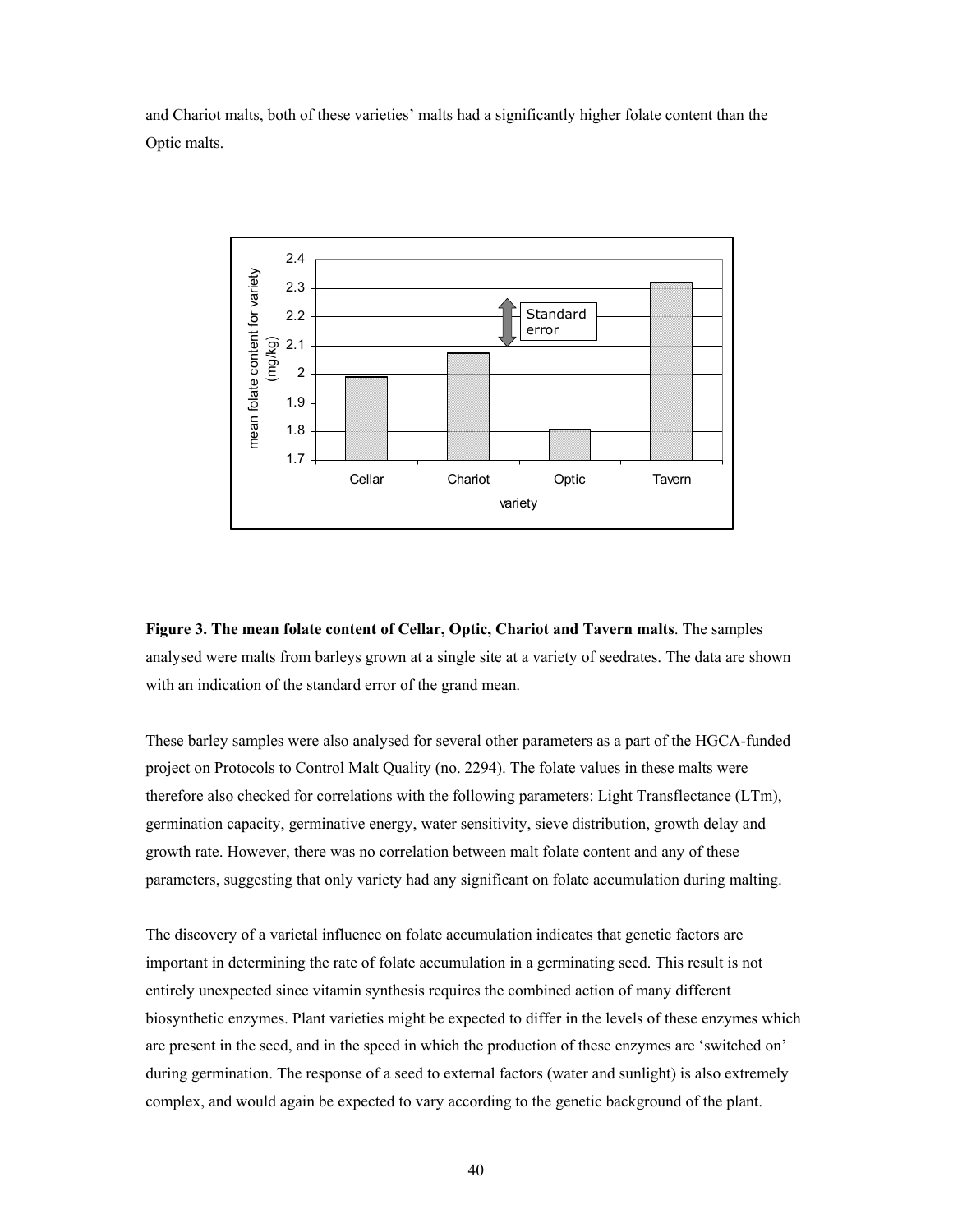Although these results indicate that plant breeders may in the future be able to select for a trait such as 'rapid vitamin synthesis' it should be remembered that other factors affect the rate of folate accumulation e.g. malting conditions. Therefore, producing a high folate malt is not just a matter of selecting the variety, but also of optimising malting and kilning conditions.

As mentioned above, no correlation was seen between folate accumulation and seed rate, suggesting that this growth condition was not of importance to this study. However, clearly there are other growth conditions which might also have an influence on the folate accumulation in seeds during malting. Therefore, a second statistically designed sample set was analysed to look for possible effects of nitrogen and fungicide application, as well as confirm the observation that seedrate was not an influential factor.

This second sample set consisted of 60 Optic barley samples, all grown at a single site with the range of seedrate, nitrogen and fungicide applications as detailed in the Methods. As before, all of the samples were malted and dried under identical conditions, and the folate content was then measured.

Statistical analysis revealed that nitrogen application, and not seed rate or fungicide application, had the most significant effect on the folate content of malts. The folate content in seeds grown at 150 kg N/ha were clearly higher than those grown at 50 and 100 kg N/ha (Figure 4).



#### **Figure 4. The relationship between nitrogen application and folate content in malt**.

*The malts were from Optic barley, grown at a single site at various N and fungicide applications and seedrate. The data for N application only are shown, together with an indication of a standard error of the grand mean.*